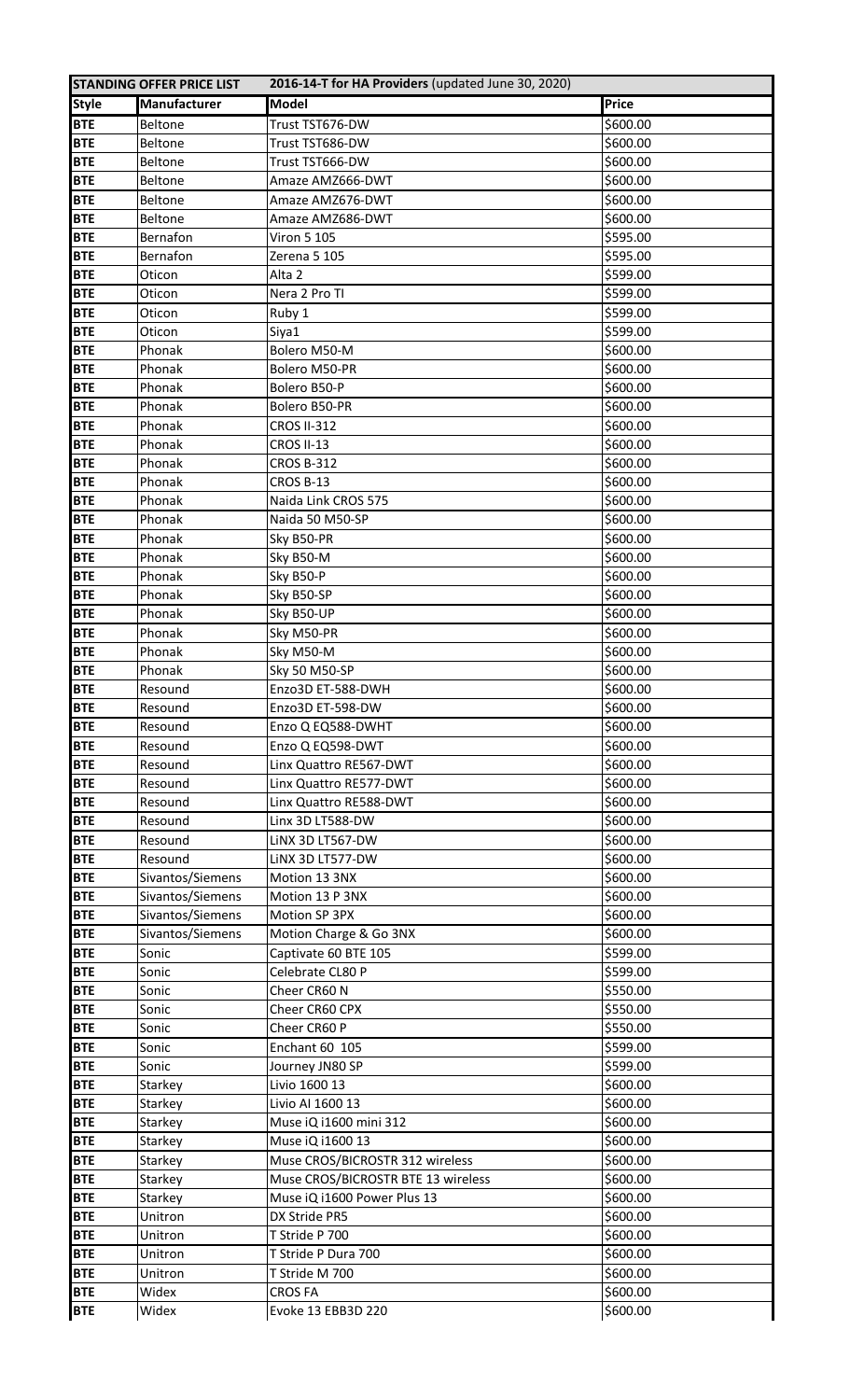| <b>BTE</b>  | Widex            | Evoke 220 E-FA                | \$600.00 |
|-------------|------------------|-------------------------------|----------|
|             |                  |                               |          |
| <b>BTEM</b> | Oticon           | Alta <sub>2</sub>             | \$599.00 |
| <b>BTEM</b> | Oticon           | Nera 2 Pro                    | \$599.00 |
| <b>BTEM</b> | Phonak           | Bolero B50-M                  | \$600.00 |
| <b>BTEM</b> | Sonic            | Celebrate CL80                | \$599.00 |
| <b>BTEM</b> | Widex            | Evoke 220 E-FM                | \$600.00 |
|             |                  |                               |          |
| <b>CIC</b>  | <b>Beltone</b>   | Trust TST6CIC-LP              | \$600.00 |
| <b>CIC</b>  | Beltone          | Trust TST6CIC-MP              | \$600.00 |
| <b>CIC</b>  | <b>Beltone</b>   | Trust TST6CIC-HP              | \$600.00 |
| <b>CIC</b>  | Beltone          | Trust TST6CIC-UP              | \$600.00 |
| <b>CIC</b>  | <b>Beltone</b>   | Amaze AMZ6CIC-W (LP,MP,HP,UP) | \$600.00 |
| <b>CIC</b>  | Bernafon         | Zerena 5                      | \$595.00 |
| <b>CIC</b>  | Oticon           | Alta 2                        | \$599.00 |
| <b>CIC</b>  | Oticon           | Nera 2 Pro                    | \$599.00 |
| <b>CIC</b>  | Oticon           | Siya1                         | \$599.00 |
| <b>CIC</b>  | Phonak           | Virto B50-10 O                | \$600.00 |
| <b>CIC</b>  | Phonak           | Virto B50-10 NWO              | \$600.00 |
| <b>CIC</b>  | Phonak           | Virto B50-312 NWO             | \$600.00 |
| <b>CIC</b>  | Phonak           | Virto 50 M50-10 NWO           | \$600.00 |
| <b>CIC</b>  | Phonak           | Virto 50 M50-312 NWO          | \$600.00 |
| <b>CIC</b>  | Resound          | Linx Quattro RE5CIC-W-LP      | \$600.00 |
| <b>CIC</b>  | Resound          | Linx Quattro RE5CIC-W-MP      | \$600.00 |
|             |                  |                               |          |
| <b>CIC</b>  | Resound          | Linx Quattro RE5CIC-W-HP      | \$600.00 |
| <b>CIC</b>  | Resound          | Linx Quattro RE5CIC-W-UP      | \$600.00 |
| <b>CIC</b>  | Resound          | LINX 3D LT5CIC-LP             | \$600.00 |
| <b>CIC</b>  | Resound          | LINX 3D LT5CIC-MP             | \$600.00 |
| <b>CIC</b>  | Resound          | LINX 3D LT5CIC-HP             | \$600.00 |
| <b>CIC</b>  | Resound          | LINX 3D LT5CIC-UP             | \$600.00 |
| <b>CIC</b>  | Sivantos/Siemens | Insio 3NX                     | \$600.00 |
| <b>CIC</b>  | Sivantos/Siemens | Silk 3NX                      | \$600.00 |
| <b>CIC</b>  | Sivantos/Siemens | <b>CROS Silk NX Click</b>     | \$600.00 |
| <b>CIC</b>  | Sonic            | Celebrate CL80                | \$599.00 |
| <b>CIC</b>  | Sonic            | Celebrate CL80 W              | \$599.00 |
| <b>CIC</b>  | Sonic            | Celebrate CL80 PW             | \$599.00 |
| <b>CIC</b>  | Sonic            | Cheer CR60                    | \$550.00 |
| <b>CIC</b>  | Sonic            | Cheer CR60 W                  | \$550.00 |
| <b>CIC</b>  | Sonic            | Cheer CR60 PW                 | \$550.00 |
| <b>CIC</b>  | Starkey          | Muse iQ i1600                 | \$600.00 |
| <b>CIC</b>  | Starkey          | Muse 1600 non-wireless        | \$600.00 |
| <b>CIC</b>  | Starkey          | Picasso i1600                 | \$600.00 |
| <b>CIC</b>  | Starkey          | Picasso 1600 non-wireless     | \$600.00 |
| <b>CIC</b>  | Unitron          | T Insera 700                  | \$600.00 |
| <b>CIC</b>  | Widex            | Evoke 220 E-CIC               | \$600.00 |
| <b>CIC</b>  | Widex            | Moment 220 M-CIC              | \$600.00 |
| <b>CIC</b>  | Widex            | Moment 220 M-CICM mini        | \$600.00 |
|             |                  |                               |          |
| <b>HS</b>   | Bernafon         | Zerena 5 HS                   | \$595.00 |
| <b>HS</b>   | Oticon           | Alta <sub>2</sub>             | \$599.00 |
| <b>HS</b>   | Oticon           | Alta 2 Power                  | \$599.00 |
| <b>HS</b>   | Oticon           | Nera 2 Pro                    | \$599.00 |
| <b>HS</b>   | Oticon           | Nera 2 Pro Power              | \$599.00 |
| <b>HS</b>   | Oticon           | Siya1                         | \$599.00 |
| <b>HS</b>   | Starkey          | Muse iQ i1600                 | \$600.00 |
| <b>HS</b>   | Starkey          | Picasso i1600                 | \$600.00 |
| <b>HS</b>   | Unitron          | T Insera 700                  | \$600.00 |
|             |                  |                               |          |
| <b>IIC</b>  | <b>Beltone</b>   | Trust TST6IIC-LP              | \$600.00 |
| <b>IIC</b>  | Bernafon         | Zerena 5                      | \$595.00 |
| <b>IIC</b>  | Oticon           | Nera 2 Pro                    | \$599.00 |
| <b>IIC</b>  | Oticon           | Siya1                         | \$599.00 |
| <b>IIC</b>  | Phonak           | Virto B50 10 NWO              | \$600.00 |
| <b>IIC</b>  | Phonak           | Virto 50 M50-10 NWO           | \$600.00 |
| <b>IIC</b>  | ReSound          | LINX 3D LT5IIC-LP             | \$600.00 |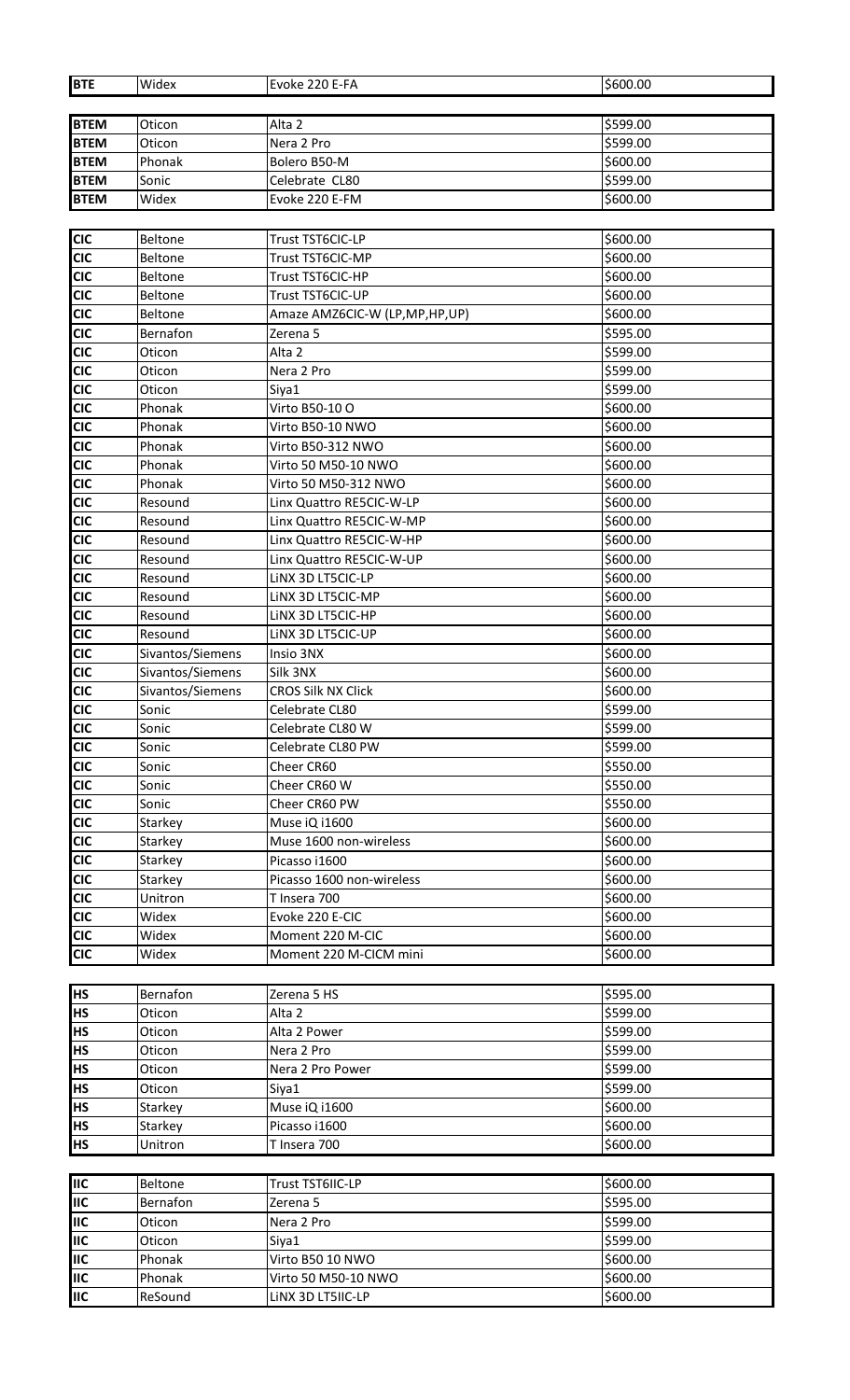| <b>I</b> lic              | Sivantos/Siemens | Insio 3NX                      | \$600.00 |
|---------------------------|------------------|--------------------------------|----------|
| <b>IIIC</b>               | Sonic            | Cheer CR60                     | \$550.00 |
| <b>I</b> IIC              | Unitron          | T Insera 700                   | \$600.00 |
| $\overline{\mathsf{IIC}}$ | Widex            | Evoke 220 E-CIC-M              | \$600.00 |
|                           |                  |                                |          |
| <b>I</b> ITC              | Beltone          | Trust TST6ITC-LP               | \$600.00 |
| <b>ITC</b>                | <b>Beltone</b>   | Trust TST6ITC-MP               | \$600.00 |
| <b>ITC</b>                | <b>Beltone</b>   | Trust TST6ITC-HP               | \$600.00 |
| <b>ITC</b>                | <b>Beltone</b>   | Trust TST6ITC-UP               | \$600.00 |
| <b>ITC</b>                |                  | Trust TST6ITC-D-LP             | \$600.00 |
| <b>ITC</b>                | Beltone          |                                |          |
|                           | Beltone          | Trust TST6ITC-D-MP             | \$600.00 |
| <b>ITC</b>                | Beltone          | Trust TST6ITC-D-HP             | \$600.00 |
| <b>ITC</b>                | Beltone          | Trust TST6ITC-D-UP             | \$600.00 |
| <b>ITC</b>                | Beltone          | Trust TST6ITC-W-LP             | \$600.00 |
| <b>ITC</b>                | <b>Beltone</b>   | Trust TST6ITC-W-MP             | \$600.00 |
| <b>ITC</b>                | <b>Beltone</b>   | Trust TST6ITC-W-HP             | \$600.00 |
| <b>ITC</b>                | <b>Beltone</b>   | Trust TST6ITC-W-UP             | \$600.00 |
| <b>ITC</b>                | Beltone          | Trust TST6ITC-DW-LP            | \$600.00 |
| <b>ITC</b>                | <b>Beltone</b>   | Trust TST6ITC-DW-MP            | \$600.00 |
| <b>ITC</b>                | Beltone          | Trust TST6ITC-DW-HP            | \$600.00 |
| <b>ITC</b>                | Beltone          | Trust TST6ITC-DW-UP            | \$600.00 |
| <b>ITC</b>                | <b>Beltone</b>   | Amaze AMZ6ITC-DW (LP,MP,HP,UP) | \$600.00 |
| <b>ITC</b>                | <b>Beltone</b>   | Amaze AMZ6ITC-DWT-MP           | \$600.00 |
| <b>ITC</b>                | Beltone          | Amaze AMZ6ITC-DWT-HP           | \$600.00 |
| <b>ITC</b>                | Beltone          | Amaze AMZ6ITC-DWT-UP           | \$600.00 |
| <b>ITC</b>                | Bernafon         | Zerena 5                       | \$595.00 |
| <b>ITC</b>                | Oticon           | Alta 2                         | \$599.00 |
| <b>ITC</b>                | Oticon           | Alta 2 Power                   | \$599.00 |
| <b>I</b> ITC              | Oticon           | Nera 2 Pro                     | \$599.00 |
| <b>ITC</b>                | Oticon           | Nera 2 Pro Power               | \$599.00 |
| <b>ITC</b>                | Oticon           | Siya1                          | \$599.00 |
| <b>ITC</b>                | Phonak           | Virto B50-10/10 NWO/10 O       | \$600.00 |
| <b>ITC</b>                | Phonak           | Virto B50-312/312 NWO          | \$600.00 |
| <b>ITC</b>                | Phonak           | Virto 50 M50-10 NWO            | \$600.00 |
| <b>ITC</b>                | Phonak           | Virto 50 M50-312 NWO           | \$600.00 |
| <b>I</b> ITC              | Phonak           | Virto 50 M50-312               | \$600.00 |
| <b>ITC</b>                | Resound          | LINX Quattro RE5ITC-DW-LP      | \$600.00 |
| <b>ITC</b>                | Resound          | LINX Quattro RE5ITC-DW-MP      | \$600.00 |
| <b>ITC</b>                | Resound          | LINX Quattro RE5ITC-DW-HP      | \$600.00 |
| <b>I</b> ITC              | Resound          | LINX Quattro RE5ITC-DW-UP      | \$600.00 |
| <b>ITC</b>                | Resound          | Linx Quattro RE5ITC-DWT-MP     | \$600.00 |
| <b>ITC</b>                | Resound          | Linx Quattro RE5ITC-DWT-HP     | \$600.00 |
| <b>ITC</b>                | Resound          | Linx Quattro RE5ITC-DWT-UP     | \$600.00 |
| <b>ITC</b>                | Resound          | LINX 3D LT5ITC-LP              | \$600.00 |
| <b>ITC</b>                | Resound          | LINX 3D LT5ITC-MP              | \$600.00 |
| <b>ITC</b>                | Resound          | LINX 3D LT5ITC-HP              | \$600.00 |
| <b>I</b> ITC              | Resound          | LINX 3D LT5ITC-UP              | \$600.00 |
| <b>ITC</b>                | Resound          | LINX 3D LT5ITC-D-LP            | \$600.00 |
| <b>ITC</b>                | Resound          | LINX 3D LT5ITC-D-MP            | \$600.00 |
| <b>ITC</b>                | Resound          | LINX 3D LT5ITC-D-HP            | \$600.00 |
| <b>ITC</b>                | Resound          | LINX 3D LT5ITC-D-UP            | \$600.00 |
| <b>ITC</b>                | Resound          | LINX 3D LT5ITC-W-LP            | \$600.00 |
| <b>ITC</b>                | Resound          | LINX 3D LT5ITC-W-MP            | \$600.00 |
| <b>ITC</b>                | Resound          | LINX 3D LT5ITC-W-HP            | \$600.00 |
| <b>ITC</b>                | Resound          | LINX 3D LT5ITC-W-UP            | \$600.00 |
| <b>ITC</b>                | Resound          | LINX 3D LT5ITC-DW-LP           | \$600.00 |
| <b>ITC</b>                | Resound          | LINX 3D LT5ITC-DW-MP           | \$600.00 |
| <b>ITC</b>                | Resound          | LINX 3D LT5ITC-DW-HP           | \$600.00 |
| <b>ITC</b>                | Resound          | LINX 3D LT5ITC-DW-UP           | \$600.00 |
| <b>I</b> ITC              | Sivantos/Siemens | Insio 3NX                      | \$600.00 |
| <b>ITC</b>                | Sonic            | Celebrate CL80                 | \$599.00 |
| <b>ITC</b>                | Sonic            | Celebrate CL80 D               | \$599.00 |
| <b>ITC</b>                | Sonic            | Celebrate CL80 W               | \$599.00 |
| <b>ITC</b>                | Sonic            | Celebrate CL80 PDW             | \$599.00 |
| <b>ITC</b>                | Sonic            | Cheer CR60                     | \$550.00 |
| <b>ITC</b>                | Sonic            | Cheer CR60 D                   | \$550.00 |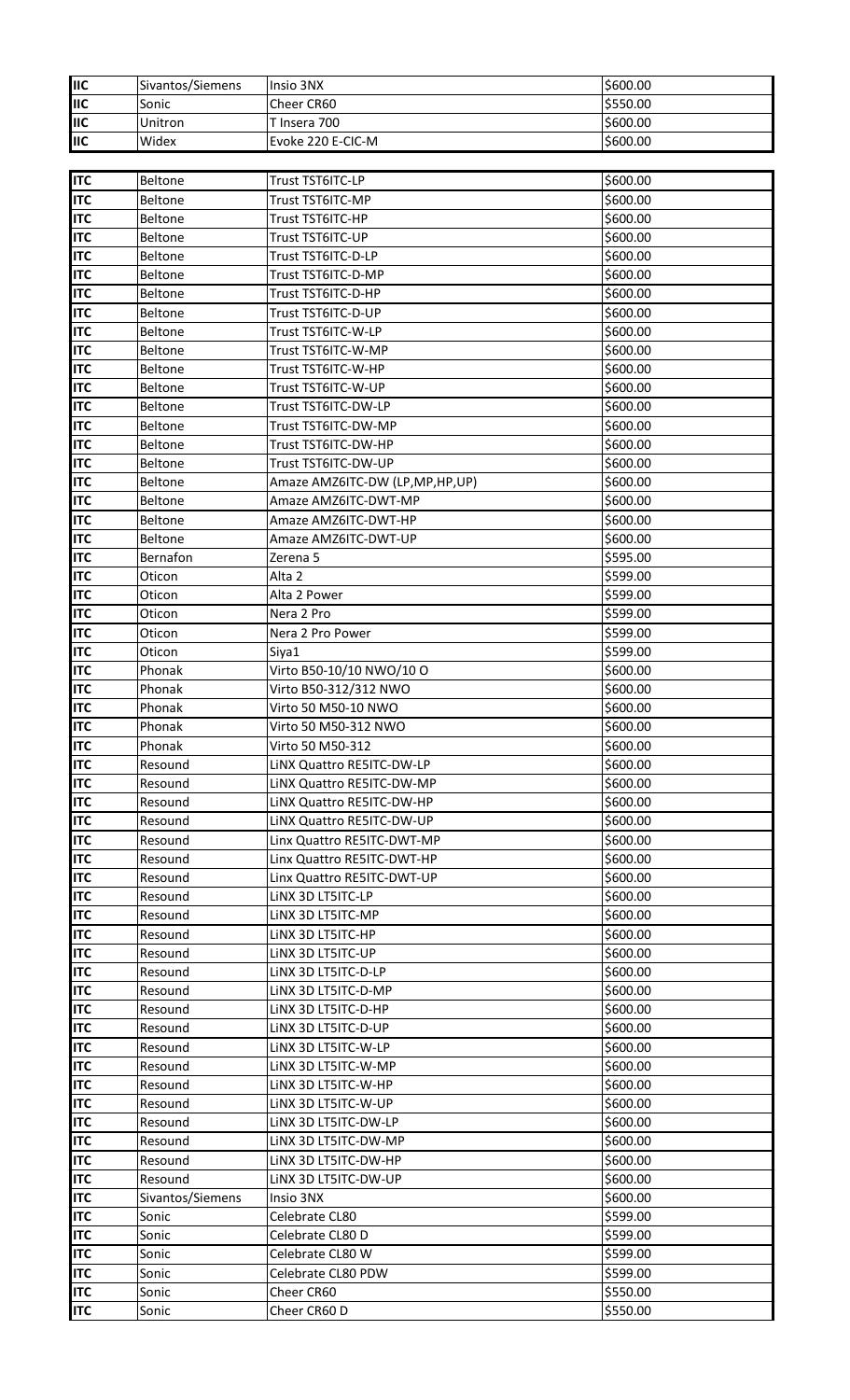| <b>ITC</b> | Sonic            | Cheer CR60 PDW              | \$550.00 |
|------------|------------------|-----------------------------|----------|
| <b>ITC</b> | Sonic            | Cheer CR60 W                | \$550.00 |
| <b>ITC</b> | Starkey          | Muse iQ i1600               | \$600.00 |
| <b>ITC</b> | Starkey          | Muse 1600 non-wireless      | \$600.00 |
| <b>ITC</b> | Starkey          | Picasso i1600               | \$600.00 |
| <b>ITC</b> | Unitron          | T Insera 700                | \$600.00 |
| <b>ITC</b> | Widex            | Evoke 220 E-IM              | \$600.00 |
| <b>ITC</b> | Widex            | Evoke 220 E-IP              | \$600.00 |
| <b>ITC</b> | Widex            | Evoke 220 E-XP              | \$600.00 |
|            |                  |                             |          |
| <b>ITE</b> | <b>Beltone</b>   | Trust TST6ITE-D-MP          | \$600.00 |
| <b>ITE</b> | Beltone          | Trust TST6ITE-D-HP          | \$600.00 |
| <b>ITE</b> |                  | Trust TST6ITE-D-UP          | \$600.00 |
|            | Beltone          |                             |          |
| <b>ITE</b> | Beltone          | Trust TST6ITE-DW-MP         | \$600.00 |
| <b>ITE</b> | Beltone          | Trust TST6ITE-DW-HP         | \$600.00 |
| <b>ITE</b> | Beltone          | Trust TST6ITE-DW-UP         | \$600.00 |
| <b>ITE</b> | Beltone          | Amaze AMZ6ITE-DW (MP,HP,UP) | \$600.00 |
| <b>ITE</b> | Beltone          | Amaze AMZ6ITE-DWT-MP        | \$600.00 |
| <b>ITE</b> | Beltone          | Amaze AMZ6ITE-DWT-HP        | \$600.00 |
| <b>ITE</b> | Beltone          | Amaze AMZ6ITE-DWT-UP        | \$600.00 |
| <b>ITE</b> | Bernafon         | Zerena <sub>5</sub>         | \$595.00 |
| <b>ITE</b> | Oticon           | Alta 2                      | \$599.00 |
| <b>ITE</b> | Oticon           | Alta 2 Power                | \$599.00 |
| <b>ITE</b> | Oticon           | Nera 2 Pro                  | \$599.00 |
| <b>ITE</b> | Oticon           | Nera 2 Pro Power            | \$599.00 |
| <b>ITE</b> | Oticon           | Siya1                       | \$599.00 |
| <b>ITE</b> | Phonak           | CROS B - Custom 312         | \$600.00 |
| <b>ITE</b> | Phonak           | CROS B - Custom 13          | \$600.00 |
| <b>ITE</b> | Phonak           | CROS II-312 Custom          | \$600.00 |
| <b>ITE</b> | Phonak           | CROS II-13 Custom           | \$600.00 |
| <b>ITE</b> | Phonak           | Virto B50-312/312 NWO       | \$600.00 |
| <b>ITE</b> | Phonak           | Virto B50-13                | \$600.00 |
| <b>ITE</b> | Phonak           | <b>Virto B50-10</b>         | \$600.00 |
| <b>ITE</b> | Phonak           | Virto 50 M50-10 NWO         | \$600.00 |
| <b>ITE</b> | Phonak           | Virto 50 M50-312 NWO        | \$600.00 |
| <b>ITE</b> | Phonak           | Virto 50 M50-312            | \$600.00 |
| <b>ITE</b> | Resound          | LINX Quattro RE5ITE-DW-MP   | \$600.00 |
| <b>ITE</b> | Resound          | LINX Quattro RE5ITE-DW-HP   | \$600.00 |
| <b>ITE</b> | Resound          | LINX Quattro RE5ITE-DW-UP   | \$600.00 |
| <b>ITE</b> | Resound          | LINX Quattro RE5ITE-DWT-MP  | \$600.00 |
| <b>ITE</b> | Resound          | LINX Quattro RE5ITE-DWT-HP  | \$600.00 |
| <b>ITE</b> | Resound          | LINX Quattro RE5ITE-DWT-UP  | \$600.00 |
| <b>ITE</b> | Resound          | LINX 3D LT5ITE-D-MP         | \$600.00 |
| <b>ITE</b> | Resound          | LINX 3D LT5ITE-D-HP         | \$600.00 |
| <b>ITE</b> | Resound          | LINX 3D LT5ITE-D-UP         | \$600.00 |
| <b>ITE</b> | Resound          | LINX 3D LT5ITE-DW-MP        | \$600.00 |
| <b>ITE</b> | Resound          | LINX 3D LT5ITE-DW-HP        | \$600.00 |
| <b>ITE</b> | Resound          | LINX 3D LT5ITE-DW-UP        | \$600.00 |
| <b>ITE</b> | Sivantos/Siemens | Insio 3NX                   | \$600.00 |
| <b>ITE</b> | Sivantos/Siemens | Insio 3NX HS                | \$600.00 |
| <b>ITE</b> | Sonic            | Celebrate CL80 D            | \$599.00 |
| <b>ITE</b> | Sonic            | Celebrate CL80 PDW          | \$599.00 |
| <b>ITE</b> |                  |                             | \$550.00 |
|            | Sonic            | Cheer CR60 D                |          |
| <b>ITE</b> | Sonic            | Cheer CR60 PDW              | \$550.00 |
| <b>ITE</b> | Starkey          | Muse iQ i1600               | \$600.00 |
| <b>ITE</b> | Starkey          | Muse 1600 non-wireless      | \$600.00 |
| <b>ITE</b> | Starkey          | Picasso i1600               | \$600.00 |
| <b>ITE</b> | Unitron          | T Insera 700                | \$600.00 |
| <b>ITE</b> | Widex            | Evoke 220 E-IM              | \$600.00 |
| <b>ITE</b> | Widex            | Evoke 220 E-IP              | \$600.00 |
| <b>ITE</b> | Widex            | Evoke 220 E-XP              | \$600.00 |
| <b>ITE</b> | Widex            | Moment 220 M-IM (80dB)      | \$600.00 |
| <b>ITE</b> | Widex            | Moment 220 M-IP (90dB)      | \$600.00 |
| <b>ITE</b> | Widex            | Moment 220 M-XP             | \$600.00 |
|            |                  |                             |          |
| <b>MIC</b> | Oticon           | Alta 2                      | \$599.00 |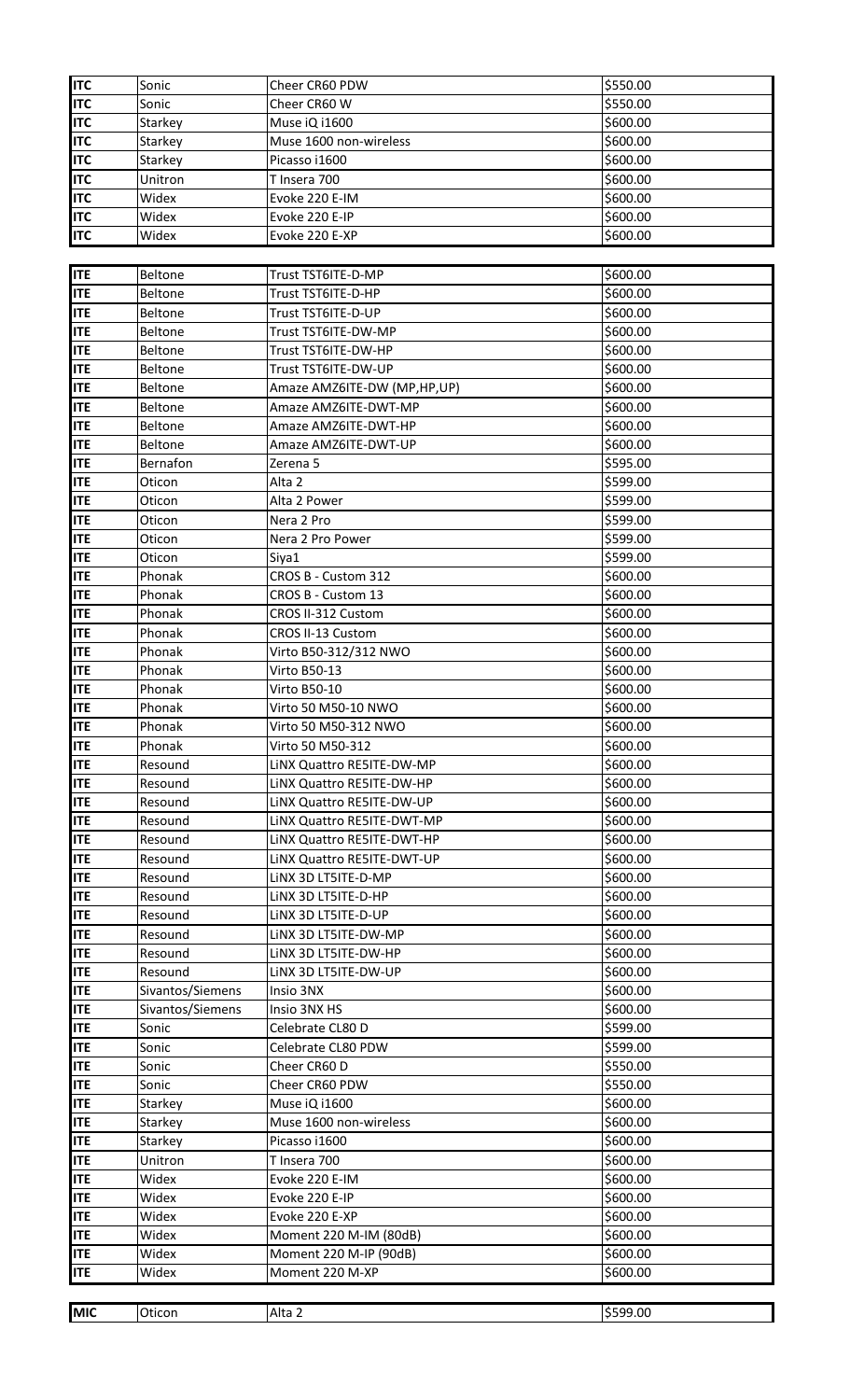| <b>MIC</b>   | Oticon         | Nera 2 Pro                | \$599.00 |
|--------------|----------------|---------------------------|----------|
| <b>MIC</b>   | Phonak         | Virto B50-10/10 NWO/10 O  | \$600.00 |
| <b>MIC</b>   | Phonak         | Virto B50-312 NWO         | \$600.00 |
| <b>MIC</b>   | Phonak         | Virto 50 M50-10 NWO       | \$600.00 |
| <b>MIC</b>   | Phonak         | Virto 50 M50-312 NWO      | \$600.00 |
| <b>MIC</b>   | Unitron        | T Insera 700              | \$600.00 |
|              |                |                           |          |
| <b>MIH</b>   | Beltone        | Trust TST6MIH-S-LP        | \$600.00 |
| <b>MIH</b>   | <b>Beltone</b> | Trust TST6MIH-S-MP        | \$600.00 |
| <b>MIH</b>   | <b>Beltone</b> | Trust TST6MIH-S-HP        | \$600.00 |
| <b>MIH</b>   | Beltone        | Trust TST6MIH-S-UP        | \$600.00 |
| <b>MIH</b>   | <b>Beltone</b> | Trust TST6MIH-LP          | \$600.00 |
| <b>MIH</b>   | <b>Beltone</b> | Trust TST6MIH-MP          | \$600.00 |
| <b>MIH</b>   | Beltone        | Trust TST6MIH-HP          | \$600.00 |
| <b>MIH</b>   | Beltone        | Trust TST6MIH-UP          | \$600.00 |
| <b>MIH</b>   | Beltone        | Trust TST6MIH-W-LP        | \$600.00 |
| <b>MIH</b>   | Beltone        | Trust TST6MIH-W-MP        | \$600.00 |
| MIH          | Beltone        | Trust TST6MIH-W-HP        | \$600.00 |
| <b>MIH</b>   | Beltone        | Trust TST6MIH-W-UP        | \$600.00 |
| MIH          | Beltone        | Amaze AMZ6MIH-W-MP        | \$600.00 |
| <b>MIH</b>   | <b>Beltone</b> | Amaze AMZ6MIH-W-HP        | \$600.00 |
| <b>MIH</b>   | Beltone        | Amaze AMZ6MIH-W-UP        | \$600.00 |
| <b>MIH</b>   | Beltone        | Amaze AMZ6MIH-WT-MP       | \$600.00 |
| <b>MIH</b>   | <b>Beltone</b> | Amaze AMZ6MIH-WT-HP       | \$600.00 |
| <b>MIH</b>   | <b>Beltone</b> | Amaze AMZ6MIH-WT-UP       | \$600.00 |
| MIH          | Resound        | LINX Quattro RE5MIH-W-MP  | \$600.00 |
| <b>MIH</b>   | Resound        | LINX Quattro RE5MIH-W-HP  | \$600.00 |
| <b>MIH</b>   | Resound        | LINX Quattro RE5MIH-W-UP  | \$600.00 |
| <b>MIH</b>   | Resound        | Linx Quattro RE5MIH-WT-MP | \$600.00 |
| <b>MIH</b>   | Resound        | Linx Quattro RE5MIH-WT-HP | \$600.00 |
| <b>MIH</b>   | Resound        | Linx Quattro RE5MIH-WT-UP | \$600.00 |
| <b>MIH</b>   | Resound        | LINX 3D LT5MIH-S-LP       | \$600.00 |
| <b>MIH</b>   | Resound        | LINX 3D LT5MIH-S-MP       | \$600.00 |
| <b>MIH</b>   | Resound        | LINX 3D LT5MIH-S-HP       | \$600.00 |
| <b>MIH</b>   | Resound        | LINX 3D LT5MIH-S-UP       | \$600.00 |
| <b>MIH</b>   | Resound        | LINX 3D LT5MIH-LP         | \$600.00 |
| <b>MIH</b>   | Resound        | LINX 3D LT5MIH-MP         | \$600.00 |
| <b>MIH</b>   | Resound        | LINX 3D LT5MIH-HP         | \$600.00 |
| <b>MIH</b>   | Resound        | LINX 3D LT5MIH-UP         | \$600.00 |
| <b>MIH</b>   | Resound        | LINX 3D LT5MIH-W-LP       | \$600.00 |
| <b>MIH</b>   | Resound        | LINX 3D LT5MIH-W-MP       | \$600.00 |
| <b>MIH</b>   | Resound        | LINX 3D LT5MIH-W-HP       | \$600.00 |
| <b>MIH</b>   | Resound        | LINX 3D LT5MIH-W-UP       | \$600.00 |
|              |                |                           |          |
| <b>PABTE</b> | Beltone        | Boost Ultra BBU695-DWT    | \$600.00 |
| <b>PABTE</b> | Beltone        | Boost Ultra BBU686-DWHT   | \$600.00 |
| <b>PABTE</b> | Beltone        | Boost Max BBM695-DW       | \$600.00 |
| <b>PABTE</b> | Beltone        | Boost Max BBM686-DWH      | \$600.00 |
| <b>PABTE</b> | Bernafon       | Leox 3 Super Power        | \$595.00 |
| <b>PABTE</b> | Bernafon       | Leox 3 Ultra Power        | \$595.00 |
| <b>PABTE</b> | Bernafon       | Supremia SR7 SP           | \$595.00 |
| <b>PABTE</b> | Oticon         | Alta 2 Power              | \$599.00 |
| <b>PABTE</b> | Oticon         | Alta 2 Plus Power         | \$599.00 |
| <b>PABTE</b> | Oticon         | Nera 2 Pro Power          | \$599.00 |
| <b>PABTE</b> | Oticon         | Nera 2 Pro Plus Power     | \$599.00 |
| <b>PABTE</b> | Oticon         | Dynamo SP8                | \$599.00 |
| <b>PABTE</b> | Oticon         | Ruby 1 PP                 | \$599.00 |
| <b>PABTE</b> | Oticon         | Siya1 PP                  | \$599.00 |
| <b>PABTE</b> | Oticon         | Xceed 3 (SP, UP)          | \$599.00 |
| <b>PABTE</b> | Phonak         | Bolero B50-SP             | \$600.00 |
| <b>PABTE</b> | Phonak         | Naida Link UP             | \$600.00 |
| <b>PABTE</b> | Phonak         | Naida B50-UP              | \$600.00 |
| <b>PABTE</b> | Phonak         | Naida B50-SP              | \$600.00 |
| <b>PABTE</b> | Phonak         | Naida 50 M50-SP           | \$600.00 |
| <b>PABTE</b> | Phonak         | Sky 50 M50-SP             | \$600.00 |
| <b>PABTE</b> | Unitron        | <b>T Max SP 700</b>       | \$600.00 |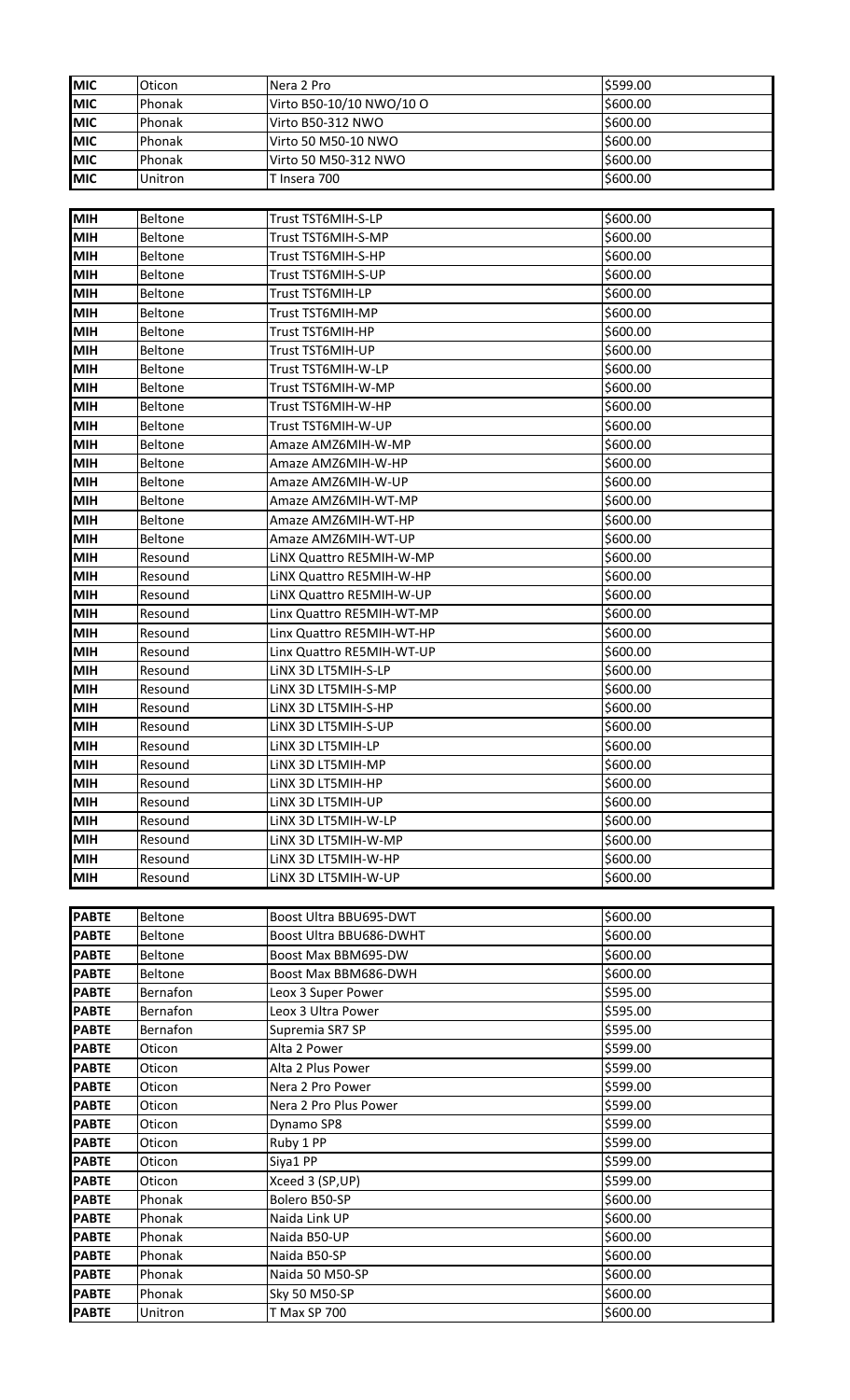| <b>PABTE</b> | Unitron          | <b>T Max UP 700</b>                 | \$600.00 |
|--------------|------------------|-------------------------------------|----------|
| <b>PABTE</b> | Widex            | Evoke 220 E-FP                      | \$600.00 |
|              |                  |                                     |          |
| <b>RIC</b>   | Beltone          | Trust TST663-DRW-RIE                | \$600.00 |
| <b>RIC</b>   | Beltone          | Trust TST664-DRW-RIE                | \$600.00 |
| <b>RIC</b>   | Beltone          | Amaze AMZ664-DRW                    | \$600.00 |
| <b>RIC</b>   | Beltone          | Amaze AMZ664-DRWT                   | \$600.00 |
| <b>RIC</b>   | Beltone          | Amaze AMZ663-DRW                    | \$600.00 |
| <b>RIC</b>   | Beltone          | Amaze AMZ663-DRWC                   | \$600.00 |
| <b>RIC</b>   | Bernafon         | Viron 5 mini RITE                   | \$595.00 |
| <b>RIC</b>   | Bernafon         | Viron 5 mini RITE-T                 | \$595.00 |
| <b>RIC</b>   | Bernafon         | Zerena 5 mini RITE                  | \$595.00 |
| <b>RIC</b>   | Bernafon         | Zerena 5 mini RITE-T                | \$595.00 |
| <b>RIC</b>   | Oticon           | Alta <sub>2</sub>                   | \$599.00 |
| <b>RIC</b>   | Oticon           | Alta 2 Mini                         | \$599.00 |
| <b>RIC</b>   | Oticon           | CROS miniRITE T Style               | \$599.00 |
| <b>RIC</b>   | Oticon           | <b>BICROS miniRITE T Style</b>      | \$599.00 |
| <b>RIC</b>   | Oticon           | Nera 2 Pro TI                       | \$599.00 |
| <b>RIC</b>   | Oticon           | Nera 2 Pro Mini TI                  | \$599.00 |
| <b>RIC</b>   | Oticon           | Nera 2 Pro Design                   | \$599.00 |
| <b>RIC</b>   | Oticon           | Ruby 1 miniRITE T                   | \$599.00 |
| <b>RIC</b>   | Oticon           | Ruby 1 miniRITE                     | \$599.00 |
| <b>RIC</b>   | Oticon           | Ruby 1 miniRITE R                   | \$599.00 |
| <b>RIC</b>   | Oticon           |                                     | \$599.00 |
|              |                  | Siya1 MiniRITE T                    |          |
| RIC          | Oticon           | Siya1 MiniRITE                      | \$599.00 |
| <b>RIC</b>   | Phonak           | Audeo B50-312T XS, XP, XUP receiver | \$600.00 |
| <b>RIC</b>   | Phonak           | Audeo B50-312 XS, XP, XUP receiver  | \$600.00 |
| RIC          | Phonak           | Audeo B50-13 XS, XP, XUP receiver   | \$600.00 |
| <b>RIC</b>   | Phonak           | Audeo B50-10 XS, XP receiver        | \$600.00 |
| <b>RIC</b>   | Phonak           | Audeo B50-R XS, XP, XUP receiver    | \$600.00 |
| <b>RIC</b>   | Phonak           | Audeo M50-R XS, XP, XUP receiver    | \$600.00 |
| <b>RIC</b>   | Phonak           | Audeo M50-312 XS, XP receiver       | \$600.00 |
| <b>RIC</b>   | Phonak           | Audeo M50-RT                        | \$600.00 |
| <b>RIC</b>   | Phonak           | Audeo M50-312T                      | \$600.00 |
| <b>RIC</b>   | Phonak           | Audeo M50-13T                       | \$600.00 |
| <b>RIC</b>   | Phonak           | <b>CROS B-R</b>                     | \$600.00 |
| <b>RIC</b>   | Phonak           | Naida B50-R                         | \$600.00 |
| <b>RIC</b>   | Phonak           | Naida Link RIC                      | \$600.00 |
| <b>RIC</b>   | Phonak           | Naida V50-RIC                       | \$600.00 |
| <b>RIC</b>   | Phonak           | Sky B50-RIC                         | \$600.00 |
| RIC          | Resound          | Linx Quattro RE561-DRW              | \$600.00 |
| <b>RIC</b>   | Resound          | LINX Quattro RE562-DRW              | \$600.00 |
| <b>RIC</b>   | Resound          | Linx Quattro RE562-DRWT             | \$600.00 |
| <b>RIC</b>   | Resound          | Linx 3D LT562-DRW                   | \$600.00 |
| <b>RIC</b>   | Resound          | Linx 3DLT561-DRW                    | \$600.00 |
| <b>RIC</b>   | Sivantos/Siemens | Pure 13 3NX                         | \$600.00 |
| <b>RIC</b>   | Sivantos/Siemens | Pure 312 3NX                        | \$600.00 |
| <b>RIC</b>   | Sivantos/Siemens | Pure 10 3NX                         | \$600.00 |
| <b>RIC</b>   | Sivantos/Siemens | Pure 312 3X                         | \$600.00 |
| <b>RIC</b>   | Sivantos/Siemens | Pure Charge & Go 3NX                | \$600.00 |
| <b>RIC</b>   | Sivantos/Siemens | Pure Charge & Go 3X                 | \$600.00 |
| RIC          | Sivantos/Siemens | <b>CROS Pure</b>                    | \$600.00 |
| <b>RIC</b>   | Sivantos/Siemens | CROS Pure 312 NX                    | \$600.00 |
| <b>RIC</b>   | Sivantos/Siemens | Styletto Connect 3 Slim             | \$600.00 |
| <b>RIC</b>   | Sonic            | Captivate 60 MNR T                  | \$599.00 |
| <b>RIC</b>   | Sonic            | Captivate 60 MNR                    | \$599.00 |
| <b>RIC</b>   | Sonic            | Captivate 60 MNR TR                 | \$599.00 |
| <b>RIC</b>   | Sonic            | Celebrate CL80 miniRITE             | \$599.00 |
| <b>RIC</b>   | Sonic            | Cheer CR60 miniRITE                 | \$550.00 |
| <b>RIC</b>   | Sonic            | Enchant 60 miniRITE                 | \$599.00 |
| <b>RIC</b>   | Sonic            | Enchant 60 miniRITE T               | \$599.00 |
| <b>RIC</b>   | Starkey          | Halo iQ i1600 13                    | \$600.00 |
| RIC          | Starkey          | Halo iQ i1600 312                   | \$600.00 |
| <b>RIC</b>   | Starkey          | Livio 1600 312                      | \$600.00 |
| <b>RIC</b>   | Starkey          | Livio 1600 R (rechargeable)         | \$600.00 |
| <b>RIC</b>   | Starkey          | Livio 1600 Micro 312                | \$600.00 |
|              |                  |                                     |          |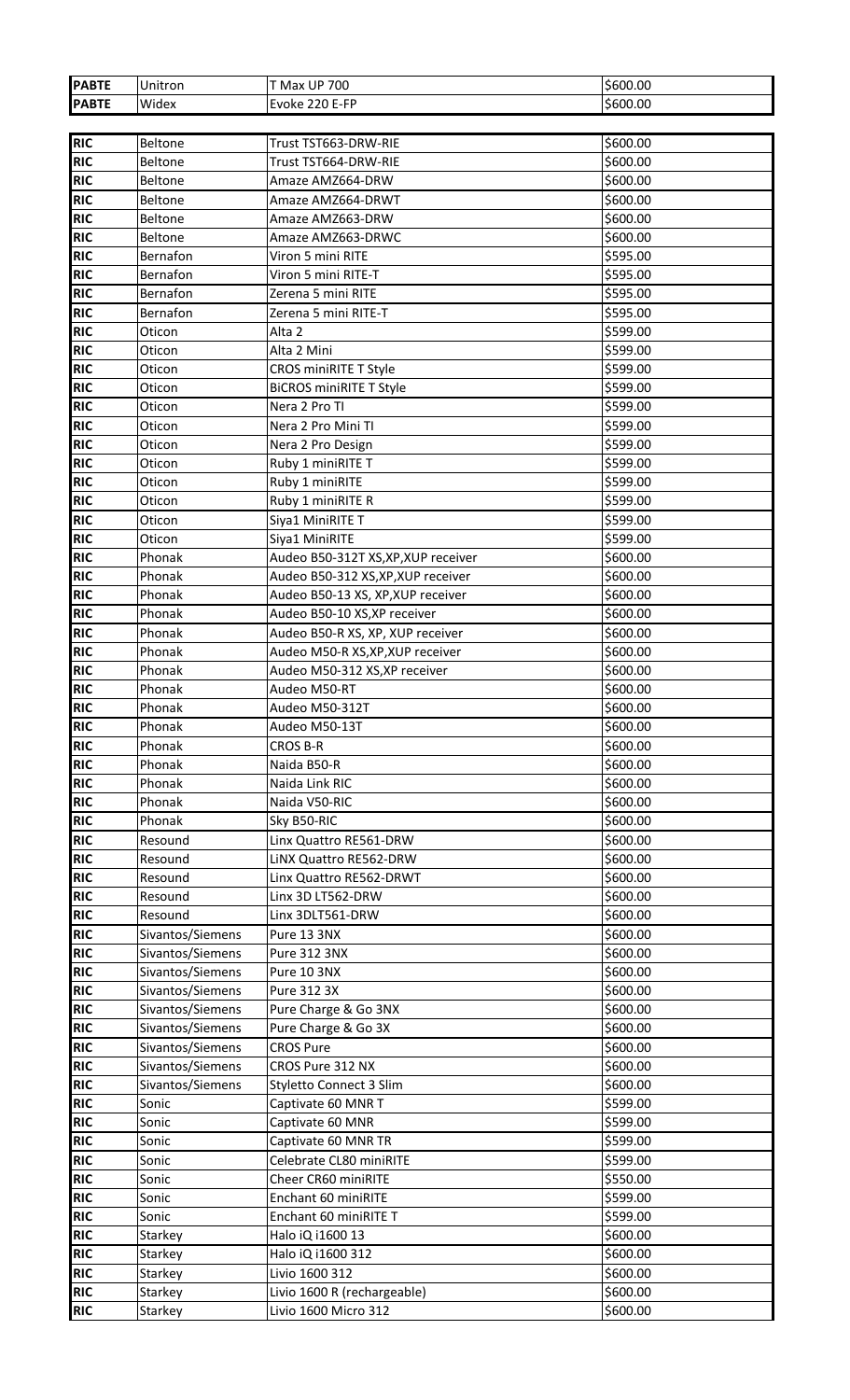| <b>RIC</b> | Starkey                         | Livio Al 1600 Micro 312                            | \$600.00   |
|------------|---------------------------------|----------------------------------------------------|------------|
| <b>RIC</b> | Starkey                         | Livio AI 1600 312                                  | \$600.00   |
| <b>RIC</b> |                                 |                                                    |            |
|            | Starkey                         | Livio Al R                                         | \$600.00   |
| <b>RIC</b> | Starkey                         | Muse CROS/BICROS TR 312 wireless                   | \$600.00   |
| <b>RIC</b> | Starkey                         | Muse iQ i1600 micro 312                            | \$600.00   |
| <b>RIC</b> | Starkey                         | Muse iQ i1600 312                                  | \$600.00   |
| <b>RIC</b> | Starkey                         | Muse iQ i1600 RIC R                                | \$600.00   |
| <b>RIC</b> | Starkey                         | Muse iQ i1600 RIC R CROS                           | \$600.00   |
| <b>RIC</b> | Unitron                         | D Moxi Jump 5R                                     | \$600.00   |
| <b>RIC</b> | Unitron                         | D Moxi RT5                                         | \$600.00   |
| <b>RIC</b> | Unitron                         | D Moxi Fit 5                                       | \$600.00   |
| <b>RIC</b> | Unitron                         | D Stride PR5                                       | \$600.00   |
| <b>RIC</b> | Unitron                         | DX Moxi Jump RT5                                   | \$600.00   |
| <b>RIC</b> | Unitron                         | DX Moxi Move R5                                    | \$600.00   |
|            |                                 | DX Moxi Fit 5                                      |            |
| <b>RIC</b> | Unitron                         |                                                    | \$600.00   |
| <b>RIC</b> | Unitron                         | T Moxi Fit 700                                     | \$600.00   |
| <b>RIC</b> | Unitron                         | T Moxi Dura 700                                    | \$600.00   |
| <b>RIC</b> | Unitron                         | T Moxi Now 700                                     | \$600.00   |
| <b>RIC</b> | Unitron                         | T Moxi All 700 (non-rechargeable only)             | \$600.00   |
| <b>RIC</b> | Unitron                         | T Moxi All 600R (rechargeable)                     | \$600.00   |
| <b>RIC</b> | Widex                           | <b>CROS FS</b>                                     | \$600.00   |
| <b>RIC</b> | Widex                           | Evoke 312 ERB2D 220                                | \$600.00   |
| <b>RIC</b> | Widex                           | Evoke 10 ERBO 220                                  | \$600.00   |
| <b>RIC</b> | Widex                           | Evoke 220 E-PA S,M,HP                              | \$600.00   |
| <b>RIC</b> | Widex                           | Evoke 220 E-FS S, M, P, HP                         | \$600.00   |
| <b>RIC</b> | Widex                           | Evoke 220 E-F2 S,M,P,HP                            | \$600.00   |
| <b>RIC</b> | Widex                           | Moment 220 MRR2D R D                               | \$600.00   |
| <b>RIC</b> |                                 |                                                    | \$600.00   |
|            | Widex                           | Moment 220 MRBO 10                                 |            |
| <b>RIC</b> | Widex                           | Moment 220 MRB2D 312 D                             | \$600.00   |
|            |                                 |                                                    |            |
|            | <b>EXCEPTION LIST 2016-14-T</b> | 2016-14-T for HA Providers (updated June 30, 2020) |            |
| <b>BTE</b> | <b>Beltone</b>                  | Trust TST1776-DW                                   | \$2,100.00 |
| <b>BTE</b> | <b>Beltone</b>                  | Trust TST1786-DW                                   | \$2,100.00 |
|            |                                 |                                                    |            |
| <b>BTE</b> | <b>Beltone</b>                  | Trust TST976-DW                                    | \$1,000.00 |
| <b>BTE</b> | <b>Beltone</b>                  | Trust TST986-DW                                    | \$1,000.00 |
|            |                                 | Amaze AMZ1766-DWT-mBTE                             |            |
| <b>BTE</b> | <b>Beltone</b>                  |                                                    | \$2,100.00 |
| <b>BTE</b> | <b>Beltone</b>                  | Amaze AMZ1776-DWT-BTE                              | \$2,100.00 |
| <b>BTE</b> | <b>Beltone</b>                  | Amaze AMZ1786-DWT-PBTE                             | \$2,100.00 |
| <b>BTE</b> | <b>Beltone</b>                  | Amaze AMZ-966-DWT-mBTE                             | \$1,000.00 |
| <b>BTE</b> | <b>Beltone</b>                  | Amaze AMZ-976-DWT-BTE                              | \$1,000.00 |
| <b>BTE</b> | <b>Beltone</b>                  | Amaze AMZ-986-DWT-PBTE                             | \$1,000.00 |
| <b>BTE</b> | Bernafon                        | <b>Viron 7 105</b>                                 | \$950.00   |
| <b>BTE</b> | Bernafon                        | <b>Viron 9 105</b>                                 | \$1,995.00 |
| <b>BTE</b> | Bernafon                        | Zerena 7 105                                       | \$950.00   |
| <b>BTE</b> | <b>Bernafon</b>                 | Zerena 9 105                                       | \$1,995.00 |
| <b>BTE</b> | Oticon                          | Alta 2 Pro TI                                      | \$950.00   |
| <b>BTE</b> | Oticon                          | Opn 1 Plus Power                                   | \$1,900.00 |
| <b>BTE</b> | Oticon                          | Opn 2 Plus Power                                   | \$950.00   |
| <b>BTE</b> | Phonak                          | Bolero B70-P                                       | \$1,000.00 |
| <b>BTE</b> | Phonak                          | Bolero B90-P                                       | \$1,900.00 |
| <b>BTE</b> | Phonak                          | Bolero B70-PR                                      | \$1,000.00 |
| <b>BTE</b> | Phonak                          | Bolero B90-PR                                      |            |
|            |                                 |                                                    | \$2,150.00 |
| <b>BTE</b> | Phonak                          | Bolero M70-M                                       | \$1,000.00 |
| <b>BTE</b> | Phonak                          | Bolero M70-PR                                      | \$1,000.00 |
| <b>BTE</b> | Phonak                          | Bolero M90-M                                       | \$2,150.00 |
| <b>BTE</b> | Phonak                          | Bolero M90-PR                                      | \$2,150.00 |
| <b>BTE</b> | Phonak                          | Naida 70 M70-SP                                    | \$1,000.00 |
| <b>BTE</b> | Phonak                          | Naida 90 M90-SP                                    | \$1,900.00 |
| <b>BTE</b> | Phonak                          | Sky B70-PR                                         | \$1,000.00 |
| <b>BTE</b> | Phonak                          | Sky B70-M                                          | \$1,000.00 |
| <b>BTE</b> | Phonak                          | Sky B70-P                                          | \$1,000.00 |
| <b>BTE</b> | Phonak                          | Sky B70-SP                                         | \$1,000.00 |
| <b>BTE</b> | Phonak                          | Sky B70-UP                                         | \$1,000.00 |
| <b>BTE</b> | Phonak                          | Sky B90-PR                                         | \$2,150.00 |
| <b>BTE</b> | Phonak                          | Sky B90-M                                          | \$1,900.00 |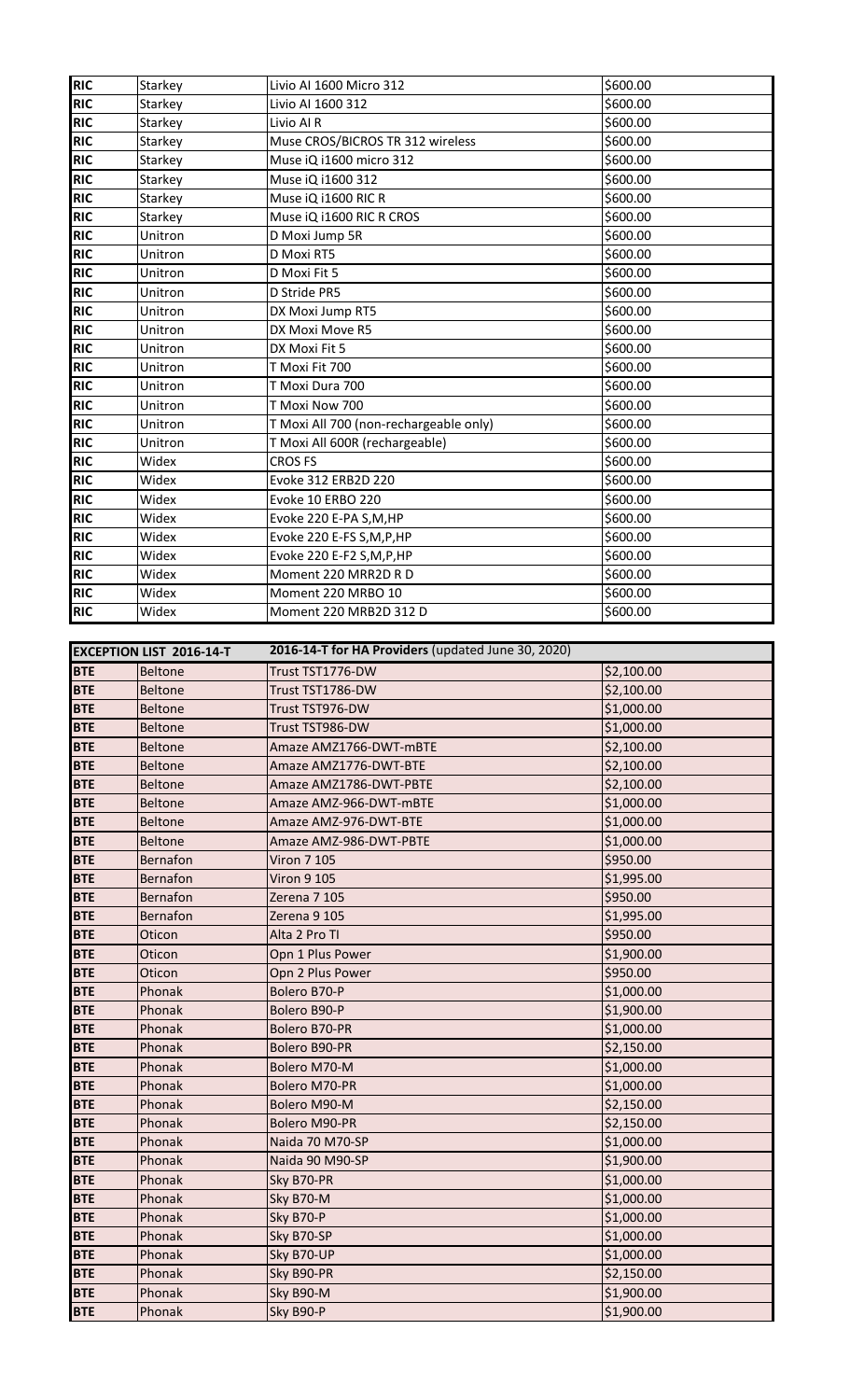| <b>BTE</b>  | Phonak           | Sky B90-SP                    | \$1,900.00 |
|-------------|------------------|-------------------------------|------------|
| <b>BTE</b>  | Phonak           | Sky B90-UP                    | \$1,900.00 |
| <b>BTE</b>  | Phonak           | Sky M70-M                     | \$1,000.00 |
| <b>BTE</b>  | Phonak           | Sky M90-PR                    | \$1,000.00 |
| <b>BTE</b>  | Phonak           | Sky M90-M                     | \$2,150.00 |
| <b>BTE</b>  | Phonak           | Sky M90-PR                    | \$2,150.00 |
| <b>BTE</b>  | Phonak           | <b>Sky 70 M70-SP</b>          | \$1,000.00 |
| <b>BTE</b>  | Phonak           | <b>Sky 90 M90-SP</b>          | \$1,900.00 |
| <b>BTE</b>  | Resound          | LINX Quattro RE967-DWT        | \$2,100.00 |
| <b>BTE</b>  | Resound          | LINX Quattro RE977-DWT        | \$2,100.00 |
| <b>BTE</b>  | Resound          | LINX Quattro RE988-DWT        | \$2,100.00 |
| <b>BTE</b>  | Resound          | LINX Quattro RE767-DWT        | \$1,000.00 |
| <b>BTE</b>  | Resound          | LINX Quattro RE777-DWT        | \$1,000.00 |
| <b>BTE</b>  | Resound          | LINX Quattro RE788-DWT        | \$1,000.00 |
| <b>BTE</b>  | Resound          | Enzo Q EQ988-DWHT             | \$2,100.00 |
| <b>BTE</b>  | Resound          | Enzo Q EQ998-DWT              | \$2,100.00 |
| <b>BTE</b>  | Resound          | Enzo Q EQ788-DWHT             | \$1,000.00 |
| <b>BTE</b>  | Resound          | Enzo Q EQ798-DWT              | \$1,000.00 |
| <b>BTE</b>  | Resound          | <b>LINX 3D LT777 - DR</b>     | \$1,000.00 |
| <b>BTE</b>  | Resound          | LINX 3D LT788-DW              | \$1,000.00 |
| <b>BTE</b>  | Resound          | LINX 3D LT977-DR              | \$2,100.00 |
| <b>BTE</b>  | Resound          | LINX 3D LT988-DW              | \$2,100.00 |
| <b>BTE</b>  | Sivantos/Siemens | <b>Motion SX 5PX</b>          | \$955.00   |
| <b>BTE</b>  | Sivantos/Siemens | Motion SX 7PX                 | \$1,495.00 |
| <b>BTE</b>  | Sivantos/Siemens | Motion 13 5NX                 | \$955.00   |
| <b>BTE</b>  | Sivantos/Siemens | Motion 13 P 5NX               | \$955.00   |
| <b>BTE</b>  | Sivantos/Siemens | Motion 13 7NX                 | \$1,495.00 |
| <b>BTE</b>  | Sivantos/Siemens | Motion 13 P 7NX               | \$1,495.00 |
| <b>BTE</b>  | Sonic            | Captivate 80 105              | \$1,000.00 |
| <b>BTE</b>  | Sonic            | Celebrate CL100 P             | \$1,000.00 |
| <b>BTE</b>  | Starkey          | Halo i90 13                   | \$900.00   |
| <b>BTE</b>  | <b>Starkey</b>   | Halo i110 13                  | \$1,400.00 |
| <b>BTE</b>  | <b>Starkey</b>   | Livio 2000 13                 | \$1,000.00 |
| <b>BTE</b>  | <b>Starkey</b>   | Livio 2400 13                 | \$2,000.00 |
| <b>BTE</b>  | <b>Starkey</b>   | Livio AI 2000 13              | \$1,000.00 |
| <b>BTE</b>  | <b>Starkey</b>   | Livio AI 2400 13              | \$2,000.00 |
| <b>BTE</b>  | <b>Starkey</b>   | Livio Al                      | \$2,000.00 |
| <b>BTE</b>  | Starkey          | Muse i2000 BTE 13 wireless    | \$900.00   |
| <b>BTE</b>  | Starkey          | Muse i2400 Mini 312T wireless | \$1,400.00 |
| <b>BTE</b>  | Starkey          | Muse iQ i2000 mini 312        | \$900.00   |
| <b>BTE</b>  | Starkey          | Muse iQ i2400 13              | \$1,400.00 |
| <b>BTE</b>  | <b>Starkey</b>   | Muse iQ i2000 Power Plus 13   | \$900.00   |
| <b>BTE</b>  | Starkey          | Muse iQ i2400 Power Plus 13   | \$1,400.00 |
| <b>BTE</b>  | Unitron          | DX Stride PR7                 | \$1,000.00 |
| <b>BTE</b>  | Unitron          | DX Stride PR9                 | \$1,900.00 |
| <b>BTE</b>  | Unitron          | T Stride P 800                | \$1,000.00 |
| <b>BTE</b>  | Unitron          | T Stride P Pro                | \$1,900.00 |
| <b>BTE</b>  | Unitron          | T Stride P Dura 800           | \$1,000.00 |
| <b>BTE</b>  | Unitron          | T Stride P Dura Pro           | \$1,900.00 |
| <b>BTE</b>  | Unitron          | T Stride M 800                | \$1,000.00 |
| <b>BTE</b>  | Unitron          | T Stride M Pro                | \$1,900.00 |
| <b>BTE</b>  | Widex            | Evoke 13 EBB3D 330            | \$995.00   |
| <b>BTE</b>  | Widex            | Evoke 330 E-FA                | \$995.00   |
| <b>BTE</b>  | Widex            | Evoke 13 EBB3D 440            | \$2,099.25 |
| <b>BTE</b>  | Widex            | Evoke 440 E-FA                | \$2,099.25 |
|             |                  |                               |            |
| <b>BTEM</b> | <b>Beltone</b>   | Trust TST1766-DW              | \$2,100.00 |
| <b>BTEM</b> |                  | Trust TST966-DW               |            |
|             | <b>Beltone</b>   |                               | \$1,000.00 |
| <b>BTEM</b> | Oticon           | Alta 2 Pro                    | \$950.00   |
| <b>BTEM</b> | Phonak           | Bolero B70-M                  | \$1,000.00 |
| <b>BTEM</b> | Phonak           | Bolero B90-M                  | \$1,900.00 |
| <b>BTEM</b> | Resound          | Linx 3D LT767-DW              | \$1,000.00 |
| <b>BTEM</b> | Resound          | Linx 3D LT967-DW              | \$2,100.00 |
| <b>BTEM</b> | Sonic            | Celebrate CL100               | \$1,995.00 |
| <b>BTEM</b> | Widex            | Evoke 330 E-FM                | \$995.00   |
| <b>BTEM</b> | Widex            | Evoke 440 E-FM                | \$2,099.25 |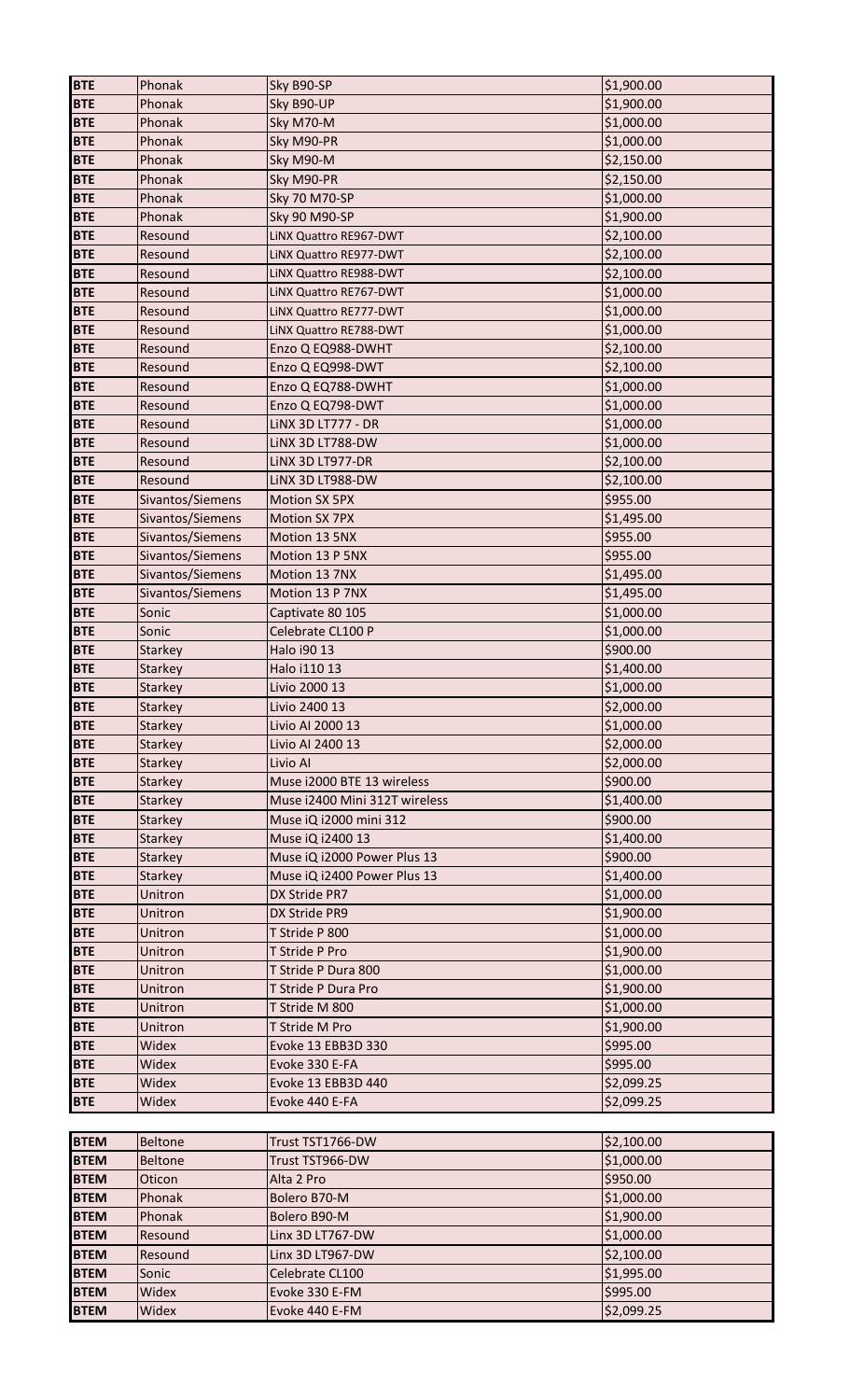| <b>CIC</b> | <b>Beltone</b>   | Trust TS17CIC-LP          | \$2,100.00 |
|------------|------------------|---------------------------|------------|
| <b>CIC</b> | <b>Beltone</b>   | Trust TS17CIC-MP          | \$2,100.00 |
| <b>CIC</b> | <b>Beltone</b>   | Trust TS17CIC-HP          | \$2,100.00 |
| <b>CIC</b> | <b>Beltone</b>   | Trust TS17CIC-UP          | \$2,100.00 |
| <b>CIC</b> | <b>Beltone</b>   | Amaze AMZ17CIC-W-LP       | \$2,100.00 |
| <b>CIC</b> | <b>Beltone</b>   | Amaze AMZ17CIC-W-MP       | \$2,100.00 |
| <b>CIC</b> | <b>Beltone</b>   | Amaze AMZ17CIC-W-HP       | \$2,100.00 |
| <b>CIC</b> | <b>Beltone</b>   | Amaze AMZ17CIC-W-UP       | \$2,100.00 |
| <b>CIC</b> | <b>Beltone</b>   | Amaze AMZ9CIC-W-LP        | \$1,000.00 |
| <b>CIC</b> | <b>Beltone</b>   | Amaze AMZ9CIC-W-MP        | \$1,000.00 |
| <b>CIC</b> | <b>Beltone</b>   | Amaze AMZ9CIC-W-HP        | \$1,000.00 |
| <b>CIC</b> | <b>Beltone</b>   | Amaze AMZ9CIC-W-UP        | \$1,000.00 |
| <b>CIC</b> | <b>Beltone</b>   | Trust TST9CIC-LP          | \$1,000.00 |
| <b>CIC</b> | <b>Beltone</b>   | Trust TST9CIC-MP          | \$1,000.00 |
| <b>CIC</b> | <b>Beltone</b>   | Trust TST9CIC-HP          | \$1,000.00 |
| <b>CIC</b> | <b>Beltone</b>   | Trust TST9CIC-UP          | \$1,000.00 |
| <b>CIC</b> | Bernafon         | Zerena 7                  | \$950.00   |
| <b>CIC</b> | Bernafon         | Zerena 9                  | \$1,995.00 |
| <b>CIC</b> | Oticon           | Alta 2 Pro                | \$950.00   |
| <b>CIC</b> | Phonak           | Virto B70-10 O            | \$1,000.00 |
| <b>CIC</b> | Phonak           | Virto B70-10 NWO          | \$1,000.00 |
| <b>CIC</b> | Phonak           | Virto B70-312 NWO         | \$1,000.00 |
| <b>CIC</b> | Phonak           | Virto B90-10 O            | \$1,900.00 |
| <b>CIC</b> | Phonak           | Virto B90-10 NWO          | \$1,900.00 |
| <b>CIC</b> | Phonak           | Virto 70 M70-10 NWO       | \$1,000.00 |
| <b>CIC</b> |                  |                           |            |
|            | Phonak           | Virto 70 M70-312 NWO      | \$1,000.00 |
| <b>CIC</b> | Phonak           | Virto 70 M70 Titanium     | \$1,000.00 |
| <b>CIC</b> | Phonak           | Virto 90 M90-10 NWO       | \$1,900.00 |
| <b>CIC</b> | Phonak           | Virto 90 M90-312 NWO      | \$1,900.00 |
| <b>CIC</b> | Phonak           | Virto 90 M90 Titanium     | \$2,150.00 |
| <b>CIC</b> | Phonak           | Virto 312 NWO             | \$1,900.00 |
| <b>CIC</b> | Resound          | LINX 3D LT7CIC-LP         | \$1,000.00 |
| <b>CIC</b> | Resound          | LINX 3D LT7CIC-MP         | \$1,000.00 |
| <b>CIC</b> | Resound          | LINX 3D LT7CIC-HP         | \$1,000.00 |
| <b>CIC</b> | Resound          | LINX 3D LT7CIC-UP         | \$1,000.00 |
| <b>CIC</b> | Resound          | LINX 3D LT9CIC-LP         | \$2,100.00 |
| <b>CIC</b> | Resound          | LINX 3D LT9CIC-MP         | \$2,100.00 |
| <b>CIC</b> | Resound          | LINX 3D LT9CIC-HP         | \$2,100.00 |
| <b>CIC</b> | Resound          | LINX 3D LT9CIC-UP         | \$2,100.00 |
| <b>CIC</b> | Resound          | Linx Quattro RE7CIC-W-LP  | \$1,000.00 |
| <b>CIC</b> | Resound          | Linx Quattro RE7CIC-W-MP  | \$1,000.00 |
| <b>CIC</b> | Resound          | Linx Quattro RE7CIC-W-HP  | \$1,000.00 |
| <b>CIC</b> | Resound          | Linx Quattro RE7CIC-W-UP  | \$1,000.00 |
| <b>CIC</b> | Resound          | Linx Quattro RE9CIC-W-LP  | \$2,100.00 |
| <b>CIC</b> | Resound          | Linx Quattro RE9CIC-W-MP  | \$2,100.00 |
| <b>CIC</b> | Resound          | Linx Quattro RE9CIC-W-HP  | \$2,100.00 |
| <b>CIC</b> | Resound          | Linx Quattro RE9CIC-W-UP  | \$2,100.00 |
| <b>CIC</b> | Sivantos/Siemens | Insio 5NX                 | \$955.00   |
| <b>CIC</b> | Sivantos/Siemens | Insio 7NX                 | \$1,495.00 |
| <b>CIC</b> | Sivantos/Siemens | Silk 5NX                  | \$955.00   |
| <b>CIC</b> | Sivantos/Siemens | Silk 7NX                  | \$1,495.00 |
| <b>CIC</b> | Sivantos/Siemens | Silk 7PX Click            | \$1,495.00 |
| <b>CIC</b> | Sonic            | Celebrate CL100           | \$1,000.00 |
| <b>CIC</b> | Sonic            | Celebrate CL100 W         | \$1,000.00 |
| <b>CIC</b> | Sonic            | Celebrate CL100 PW        | \$1,000.00 |
| <b>CIC</b> | Sonic            | Enchant 80 CIC            | \$1,000.00 |
| <b>CIC</b> | <b>Starkey</b>   | Muse iQ i2000             | \$900.00   |
| <b>CIC</b> | <b>Starkey</b>   | Muse iQ i2400             | \$1,400.00 |
| <b>CIC</b> | <b>Starkey</b>   | Muse 2000 non-wireless    | \$1,000.00 |
| <b>CIC</b> | <b>Starkey</b>   | Muse 2400 non-wireless    | \$2,000.00 |
| <b>CIC</b> | <b>Starkey</b>   | Picasso i2000             | \$1,000.00 |
| <b>CIC</b> | <b>Starkey</b>   | Picasso i2400             | \$2,000.00 |
| <b>CIC</b> | <b>Starkey</b>   | Picasso 2000 non-wireless | \$1,000.00 |
| <b>CIC</b> | Starkey          | Picasso 2400 non-wireless | \$2,400.00 |
| <b>CIC</b> | Unitron          | T Insera 800              | \$1,000.00 |
|            |                  |                           |            |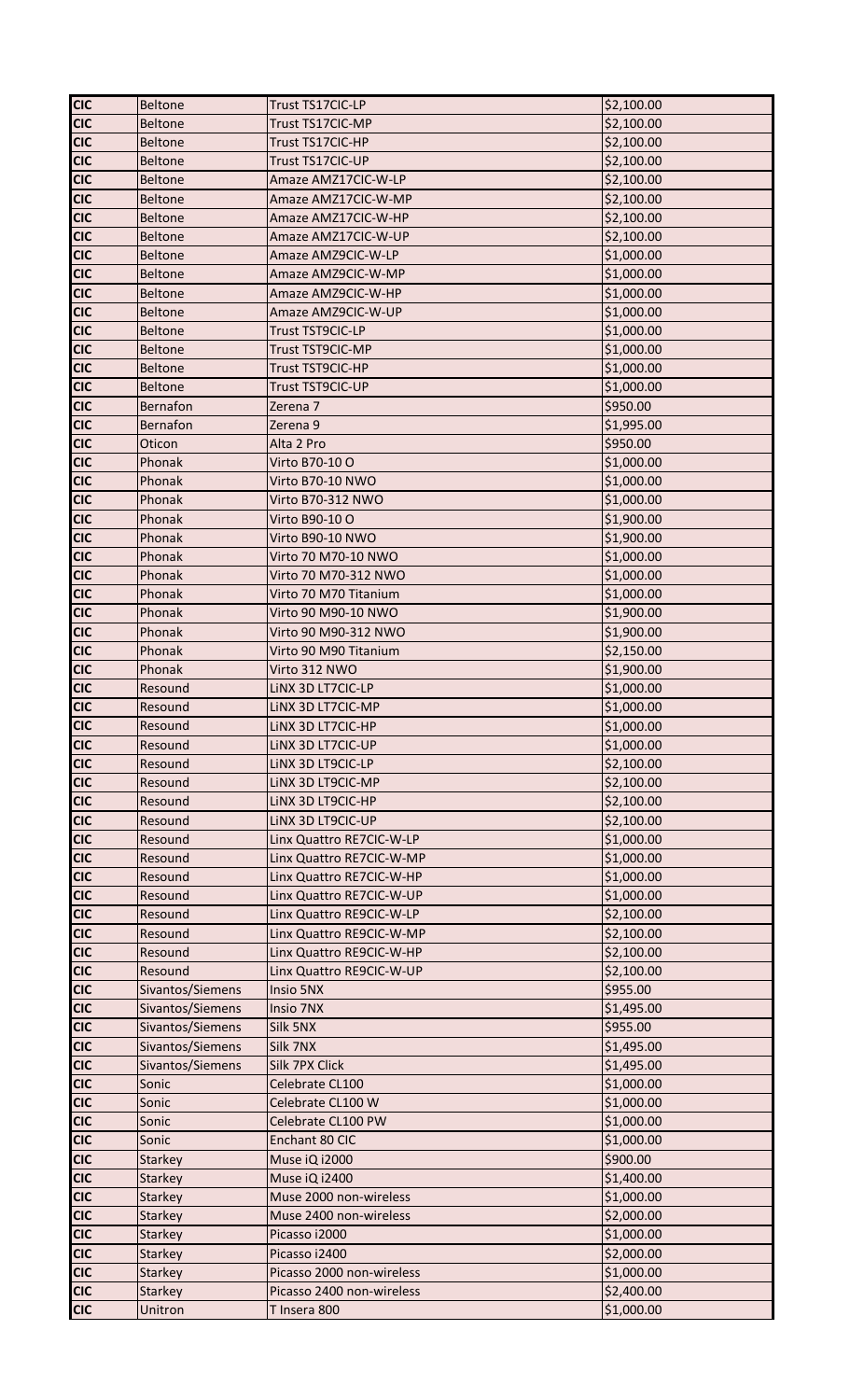| <b>CIC</b>                | Unitron          | T Insera Pro                 | \$1,900.00 |
|---------------------------|------------------|------------------------------|------------|
| <b>CIC</b>                | Widex            | Evoke 330 E-CIC              | \$995.00   |
| <b>CIC</b>                | Widex            | Evoke 440 E-CIC              | \$2,099.25 |
| <b>CIC</b>                | Widex            | Moment 330 M-CIC             | \$995.00   |
|                           |                  |                              |            |
| <b>CIC</b>                | Widex            | Moment 330 M-CICM mini       | \$995.00   |
| <b>CIC</b>                | Widex            | Moment 440 M-CIC             | \$2,125.00 |
| <b>CIC</b>                | Widex            | Moment 440 M-CICM mini       | \$2,125.00 |
|                           |                  |                              |            |
|                           |                  |                              |            |
| <b>HS</b>                 | Bernafon         | Zerena 7                     | \$950.00   |
| <b>HS</b>                 | Bernafon         | Zerena 9                     | \$1,995.00 |
| <b>HS</b>                 | Oticon           | Alta 2 Pro                   | \$950.00   |
| <b>HS</b>                 | Oticon           | Alta 2 Pro Power             | \$950.00   |
| <b>HS</b>                 |                  |                              | \$900.00   |
|                           | <b>Starkey</b>   | Muse iQ i2000                |            |
| <b>HS</b>                 | Starkey          | Muse iQ i2400                | \$1,400.00 |
| <b>HS</b>                 | <b>Starkey</b>   | Picasso i2000                | \$1,000.00 |
| <b>HS</b>                 | Starkey          | Picasso i2400                | \$2,000.00 |
| <b>HS</b>                 | Unitron          | T Insera 800                 | \$1,000.00 |
|                           |                  |                              |            |
| <b>HS</b>                 | Unitron          | T Insera Pro                 | \$1,900.00 |
|                           |                  |                              |            |
| <b>IIC</b>                | <b>Beltone</b>   | Trust TST17IIC-LP            | \$2,100.00 |
| <b>IIC</b>                | <b>Beltone</b>   | Trust TST9IIC-LP             | \$1,000.00 |
|                           |                  |                              |            |
| <b>IIC</b>                | Bernafon         | Zerena 7                     | \$950.00   |
| <b>IIC</b>                | Bernafon         | Zerena 9                     | \$1,995.00 |
| $\overline{\mathsf{IIC}}$ | Oticon           | Alta 2 Pro                   | \$950.00   |
| <b>IIC</b>                | Phonak           | Virto B70 10 NWO             | \$1,000.00 |
| <b>IIC</b>                | Phonak           | Virto B90 NWO                | \$1,900.00 |
|                           |                  |                              |            |
| <b>IIC</b>                | Phonak           | Virto B70 Titanium           | \$1,500.00 |
| <b>IIC</b>                | Phonak           | Virto B90 Titanium           | \$2,150.00 |
| <b>IIIC</b>               | Phonak           | Virto 90 M90-10 NWO          | \$1,900.00 |
| <b>IIC</b>                | Phonak           | Virto 70 M70-10 NWO          | \$1,000.00 |
| <b>IIC</b>                | Phonak           | Virto 70 M70 Titanium        | \$1,000.00 |
|                           |                  |                              |            |
| <b>IIC</b>                | Phonak           | Virto 90 M90 Titanium        | \$2,150.00 |
| <b>IIIC</b>               | Resound          | LINX 3D LT9IIC-LP            | \$2,100.00 |
| <b>IIC</b>                | Resound          | Linx 3D LT7IIC-LP            | \$1,000.00 |
| <b>IIC</b>                | Sivantos/Siemens | Insio 5NX                    | \$955.00   |
| <b>IIC</b>                | Sivantos/Siemens |                              | \$1,495.00 |
|                           |                  | Insio 7NX                    |            |
| <b>IIC</b>                | Sonic            | Celebrate CL100              | \$1,995.00 |
| <b>IIC</b>                | Starkey          | Picasso i2400                | \$2,000.00 |
| <b>IIIC</b>               | Starkey          | Soundlens Synergy 1600 wired | \$1,400.00 |
| <b>IIC</b>                | Unitron          | T Insera 800                 | \$1,000.00 |
| <b>IIC</b>                |                  |                              | \$995.00   |
|                           | Widex            | Evoke 330 E-CIC-M            |            |
| <b>IIC</b>                | Widex            | Evoke 440 E-CIC-M            | \$2,099.25 |
|                           |                  |                              |            |
| <b>ITC</b>                | <b>Beltone</b>   | Trust TST17ITC-LP            | \$2,100.00 |
| <b>ITC</b>                | <b>Beltone</b>   | Trust TST17ITC-UP            | \$2,100.00 |
|                           |                  |                              |            |
| <b>ITC</b>                | <b>Beltone</b>   | Trust TST17ITC-MP            | \$2,100.00 |
| <b>ITC</b>                | <b>Beltone</b>   | Trust TST17ITC-HP            | \$2,100.00 |
| <b>ITC</b>                | <b>Beltone</b>   | Trust TST17ITC-D-LP          | \$2,100.00 |
| <b>ITC</b>                | <b>Beltone</b>   | Trust TST17ITC-D-MP          | \$2,100.00 |
| <b>ITC</b>                | <b>Beltone</b>   | Trust TST17ITC-D-HP          | \$2,100.00 |
|                           |                  |                              |            |
| <b>ITC</b>                | <b>Beltone</b>   | Trust TST17 ITC-D-UP         | \$2,100.00 |
| <b>ITC</b>                | <b>Beltone</b>   | Trust TST17ITC-W-LP          | \$2,100.00 |
| <b>ITC</b>                | <b>Beltone</b>   | Trust TST17ITC-W-MP          | \$2,100.00 |
| <b>ITC</b>                | <b>Beltone</b>   | Trust TST17ITC-W-HP          | \$2,100.00 |
| <b>ITC</b>                | <b>Beltone</b>   | Trust TST17ITC-W-UP          | \$2,100.00 |
|                           |                  |                              |            |
| <b>ITC</b>                | <b>Beltone</b>   | Trust TST17ITC-DW-LP         | \$2,100.00 |
| <b>ITC</b>                | <b>Beltone</b>   | Trust TST17ITC-DW-MP         | \$2,100.00 |
| <b>ITC</b>                | <b>Beltone</b>   | Trust TST17ITC-DW-HP         | \$2,100.00 |
| <b>ITC</b>                | <b>Beltone</b>   | Trust TST17ITC-DW-UP         | \$2,100.00 |
|                           |                  |                              |            |
| <b>ITC</b>                | <b>Beltone</b>   | Trust TST9ITC-LP             | \$1,000.00 |
| <b>ITC</b>                | <b>Beltone</b>   | Trust TST9ITC-MP             | \$1,000.00 |
| <b>ITC</b>                | <b>Beltone</b>   | Trust TST9ITC-HP             | \$1,000.00 |
| <b>ITC</b>                | <b>Beltone</b>   | Trust TST9ITC-UP             | \$1,000.00 |
| <b>ITC</b>                | <b>Beltone</b>   | Trust TST9ITC-D-LP           | \$1,000.00 |
|                           |                  |                              |            |
| <b>ITC</b>                | <b>Beltone</b>   | Trust TST9ITC-D-MP           | \$1,000.00 |
| <b>ITC</b>                | Beltone          | Trust TST9ITC-D-HP           | \$1,000.00 |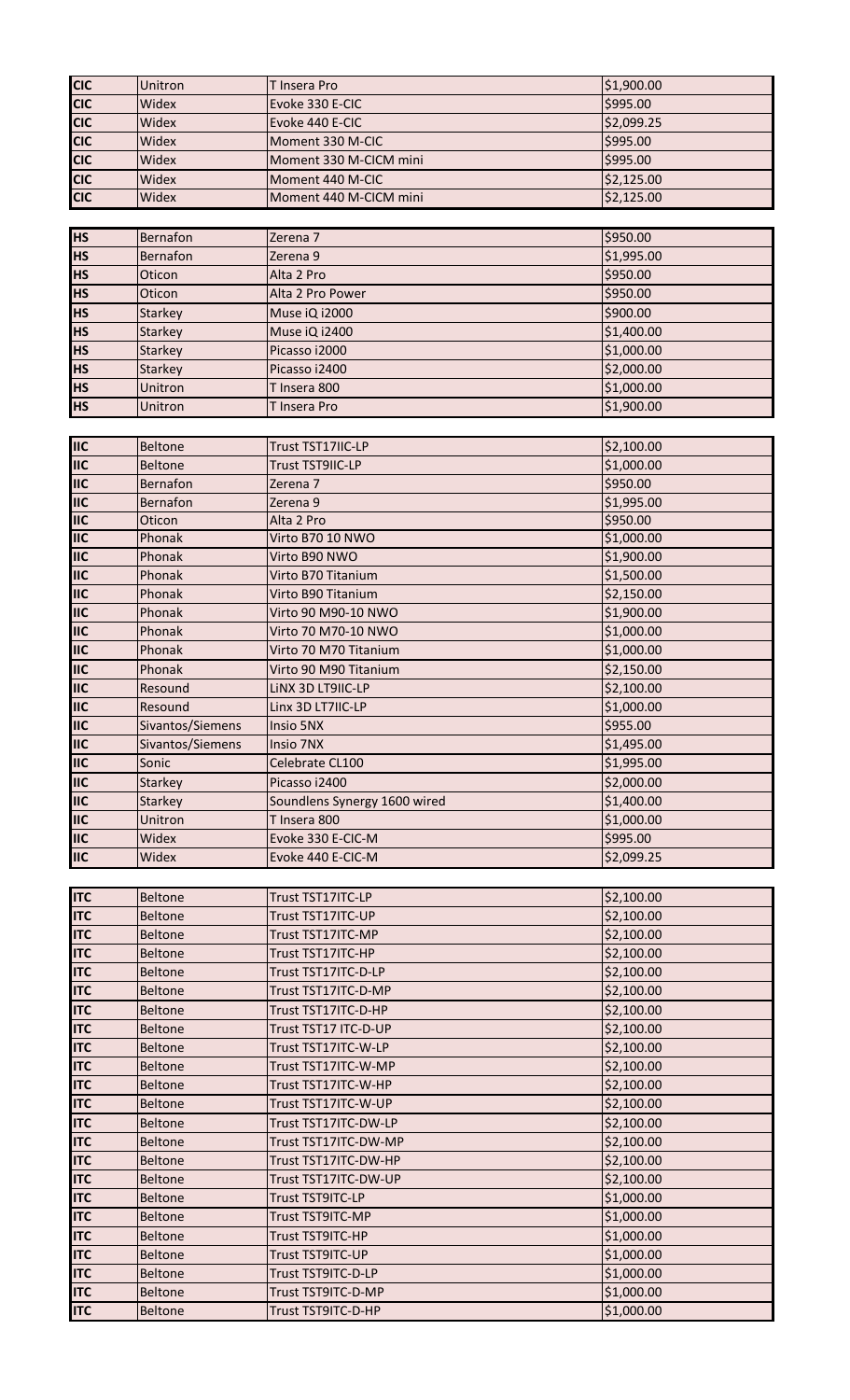| <b>ITC</b>               | <b>Beltone</b>     | Trust TST9ITC-D-UP                              | \$1,000.00               |
|--------------------------|--------------------|-------------------------------------------------|--------------------------|
| <b>ITC</b>               | <b>Beltone</b>     | Trust TST9ITC-W-LP                              | \$1,000.00               |
| <b>ITC</b>               | <b>Beltone</b>     | Trust TST9ITC-W-MP                              | \$1,000.00               |
| <b>ITC</b>               | <b>Beltone</b>     | Trust TST9ITC-W-HP                              | \$1,000.00               |
| <b>ITC</b>               | <b>Beltone</b>     | Trust TST9ITC-W-UP                              | \$1,000.00               |
| <b>ITC</b>               | <b>Beltone</b>     | Trust TST9ITC-DW-LP                             | \$1,000.00               |
| <b>ITC</b>               | <b>Beltone</b>     | Trust TST9ITC-DW-MP                             | \$1,000.00               |
| <b>ITC</b>               | <b>Beltone</b>     | Trust TST9ITC-DW-HP                             | \$1,000.00               |
| <b>ITC</b>               | <b>Beltone</b>     | Trust TST9ITC-DW-UP                             | \$1,000.00               |
| <b>ITC</b>               | <b>Beltone</b>     | Amaze AMZ17ITC-DW-LP                            | \$2,100.00               |
| <b>ITC</b>               | <b>Beltone</b>     | Amaze AMZ17ITC-DW-MP                            | \$2,100.00               |
| <b>ITC</b>               | <b>Beltone</b>     | Amaze AMZ17ITC-DW-HP                            | \$2,100.00               |
| <b>ITC</b>               | <b>Beltone</b>     | Amaze AMZ17ITC-DW-UP                            | \$2,100.00               |
| <b>ITC</b>               | <b>Beltone</b>     | Amaze AMZ17ITC-DWT-MP                           | \$2,100.00               |
| <b>ITC</b>               | <b>Beltone</b>     | Amaze AMZ17ITC-DWT-HP                           | \$2,100.00               |
| <b>ITC</b>               | <b>Beltone</b>     | Amaze AMZ17ITC-DWT-UP                           | \$2,100.00               |
| <b>ITC</b>               | <b>Beltone</b>     | Amaze AMZ9ITC-DW-LP                             | \$1,000.00               |
| <b>ITC</b>               | <b>Beltone</b>     | Amaze AMZ9ITC-DW-MP                             | \$1,000.00               |
| <b>ITC</b>               | <b>Beltone</b>     | Amaze AMZ9ITC-DW-HP                             | \$1,000.00               |
| <b>ITC</b>               | <b>Beltone</b>     | Amaze AMZ9ITC-DW-UP                             | \$1,000.00               |
| <b>ITC</b>               | Beltone            | Amaze AMZ9ITC-DWT-MP                            | \$1,000.00               |
| <b>ITC</b>               | <b>Beltone</b>     | Amaze AMZ9ITC-DWT-HP                            | \$1,000.00               |
| <b>ITC</b>               | <b>Beltone</b>     | Amaze AMZ9ITC-DWT-UP                            | \$1,000.00               |
| <b>ITC</b>               | <b>Bernafon</b>    | Zerena 7                                        | \$950.00                 |
| <b>ITC</b>               | <b>Bernafon</b>    | Zerena 9                                        | \$1,995.00               |
| <b>ITC</b>               | Oticon             | Alta 2 Pro                                      | \$950.00                 |
| <b>ITC</b>               | Oticon             | Alta 2 Pro Power                                | \$950.00                 |
| <b>ITC</b>               | Phonak             | Virto B70-10/10 NWO/10 O                        | \$1,000.00               |
| <b>ITC</b>               | Phonak             | Virto B70-312/312 NWO                           | \$1,000.00               |
| <b>ITC</b>               | Phonak             | Virto B90-10/10 NWO/10 O                        | \$1,900.00               |
| <b>ITC</b>               | Phonak             | Virto B90-312/312 NWO                           | \$1,900.00               |
| <b>ITC</b>               | Phonak             | Virto 70 M70-10 NWO                             | \$1,000.00               |
| <b>ITC</b>               | Phonak             | Virto 70 M70-312 NWO                            | \$1,000.00               |
|                          |                    |                                                 |                          |
|                          |                    |                                                 |                          |
| <b>ITC</b>               | Phonak             | Virto 70 M70-312                                | \$1,000.00               |
| <b>ITC</b>               | Phonak             | Virto 90 M90-10 NWO                             | \$1,900.00               |
| <b>ITC</b>               | Phonak             | Virto 90 M90-312 NWO                            | \$1,900.00               |
| <b>ITC</b>               | Phonak             | Virto 90 M90-312                                | \$1,900.00               |
| <b>ITC</b>               | Resound            | LINX 3D LT7ITC-LP                               | \$1,000.00               |
| <b>ITC</b>               | Resound            | LINX 3D LT7ITC - MP                             | \$1,000.00               |
| <b>ITC</b>               | Resound            | LINX 3D LT7ITC - HP                             | \$1,000.00               |
| <b>ITC</b>               | Resound            | LINX 3D LT7ITC - UP                             | \$1,000.00               |
| <b>ITC</b>               | Resound            | LINX 3D LT7ITC-D - LP                           | \$1,000.00               |
| <b>ITC</b>               | Resound            | LINX 3D LT7ITC-D - MP                           | \$1,000.00               |
| <b>ITC</b>               | Resound            | LINX 3D LT7ITC-D - HP                           | \$1,000.00               |
| <b>ITC</b>               | Resound            | LINX 3D LT7ITC-D-UP                             | \$1,000.00               |
| <b>ITC</b>               | Resound            | LINX 3D LT7ITC-W-LP                             | \$1,000.00               |
| <b>ITC</b>               | Resound            | LINX 3D LT7ITC-W-MP                             | \$1,000.00               |
| <b>ITC</b>               | Resound            | LINX 3D LT7ITC-W - HP                           | \$1,000.00               |
| <b>ITC</b>               | Resound            | LINX 3D LT7ITC-W-UP                             | \$1,000.00               |
| <b>ITC</b>               | Resound            | LINX 3D LT7ITC-DW - LP                          | \$1,000.00               |
| <b>ITC</b>               | Resound            | LINX 3D LT7ITC-DW - MP                          | \$1,000.00               |
| <b>ITC</b>               | Resound            | LINX 3D LT7ITC-DW -HP                           | \$1,000.00               |
| <b>ITC</b>               | Resound            | LINX 3D LT7ITC-DW -UP                           | \$1,000.00               |
| <b>ITC</b>               | Resound            | LINX 3D LT9ITC - LP                             | \$2,100.00               |
| <b>ITC</b>               | Resound            | LINX 3D LT9ITC - MP                             | \$2,100.00               |
| <b>ITC</b>               | Resound            | LINX 3D LT9ITC - HP                             | \$2,100.00               |
| <b>ITC</b>               | Resound            | LINX 3D LT9ITC - UP                             | \$2,100.00               |
| <b>ITC</b>               | Resound            | LINX 3D LT9ITC-D - LP                           | \$2,100.00               |
| <b>ITC</b>               | Resound            | LINX 3D LT9ITC-D - MP                           | \$2,100.00               |
| <b>ITC</b>               | Resound            | LINX 3D LT9ITC-D - HP                           | \$2,100.00               |
| <b>ITC</b>               | Resound            | LINX 3D LT9ITC-D - UP                           | \$2,100.00               |
| <b>ITC</b>               | Resound            | LINX 3D LT9ITC-W - LP                           | \$2,100.00               |
| <b>ITC</b>               | Resound            | LINX 3D LT9ITC-W - MP                           | \$2,100.00               |
| <b>ITC</b>               | Resound            | LINX 3D LT9ITC-W - HP                           | \$2,100.00               |
| <b>ITC</b><br><b>ITC</b> | Resound<br>Resound | LINX 3D LT9ITC-W - UP<br>LINX 3D LT9ITC-DW - LP | \$2,100.00<br>\$2,100.00 |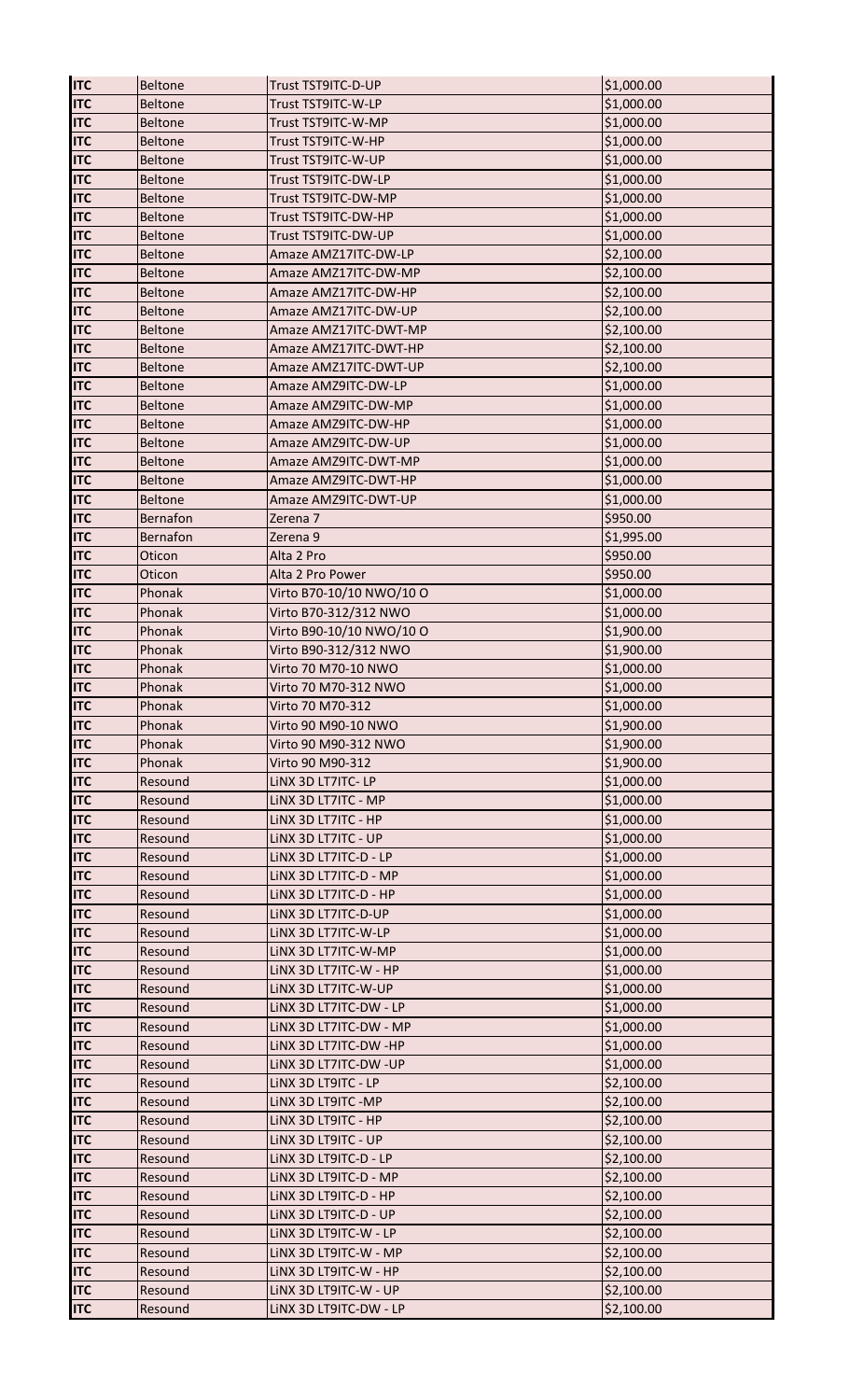| <b>ITC</b>               | Resound          | LINX 3D LT9ITC-DW - MP           | \$2,100.00             |
|--------------------------|------------------|----------------------------------|------------------------|
| <b>ITC</b>               | Resound          | LINX 3D LT9ITC-DW - HP           | \$2,100.00             |
| <b>ITC</b>               | Resound          | LINX 3D LT9ITC-DW - UP           | \$2,100.00             |
| <b>ITC</b>               | Resound          | Linx Quattro RE7ITC-DW-LP        | \$1,000.00             |
| <b>ITC</b>               | Resound          | Linx Quattro RE7ITC-DW-MP        | \$1,000.00             |
| <b>ITC</b>               | Resound          | Linx Quattro RE7ITC-DW-HP        | \$1,000.00             |
| <b>ITC</b>               | Resound          | Linx Quattro RE7ITC-DW-UP        | \$1,000.00             |
| <b>ITC</b>               | Resound          | Linx Quattro RE7ITC-DWT-MP       | \$1,000.00             |
| <b>ITC</b>               | Resound          | Linx Quattro RE7ITC-DWT-HP       | \$1,000.00             |
| <b>ITC</b>               | Resound          | Linx Quattro RE7ITC-DWT-UP       | \$1,000.00             |
| <b>ITC</b>               | Resound          | Linx Quattro RE9ITC-DW-LP        | \$2,100.00             |
| <b>ITC</b>               | Resound          | Linx Quattro RE9ITC-DW-MP        | \$2,100.00             |
| <b>ITC</b>               | Resound          | Linx Quattro RE9ITC-DW-HP        | \$2,100.00             |
| <b>ITC</b>               | Resound          | Linx Quattro RE9ITC-DW-UP        | \$2,100.00             |
| <b>ITC</b>               | Resound          | Linx Quattro RE9ITC-DWT-MP       | \$2,100.00             |
| <b>ITC</b>               | Resound          | Linx Quattro RE9ITC-DWT-HP       | \$2,100.00             |
| <b>ITC</b>               | Resound          | Linx Quattro RE9ITC-DWT-UP       | \$2,100.00             |
| <b>ITC</b>               | Sivantos/Siemens | Insio 7NX                        | \$1,495.00             |
| <b>ITC</b>               | Sivantos/Siemens | Insio 5NX                        | \$955.00               |
| <b>ITC</b>               | Sonic            | Celebrate CL100                  | \$1,000.00             |
| <b>ITC</b>               | Sonic            | Celebrate CL100 D                | \$1,000.00             |
| <b>ITC</b>               | Sonic            | Celebrate CL100 W                | \$1,000.00             |
| <b>ITC</b>               | Sonic            | Celebrate CL100 PDW              | \$1,000.00             |
| <b>ITC</b>               | Sonic            | Enchant 80 ITC                   | \$1,000.00             |
| <b>ITC</b>               | <b>Starkey</b>   | Livio AI R                       | \$1,000.00             |
| <b>ITC</b>               | <b>Starkey</b>   | Livio AI 2400 R                  | \$2,000.00             |
| <b>ITC</b>               | <b>Starkey</b>   | Muse iQ i2000                    | \$900.00               |
| <b>ITC</b>               | <b>Starkey</b>   | Muse iQ i2400                    | \$1,400.00             |
| <b>ITC</b>               | <b>Starkey</b>   | Muse 2000 non-wireless           | \$1,000.00             |
| <b>ITC</b>               | <b>Starkey</b>   | Muse 2400 non-wireless           | \$2,000.00             |
| <b>ITC</b>               | Starkey          | Picasso i2000                    | \$1,000.00             |
| <b>ITC</b>               | <b>Starkey</b>   | Picasso i2400                    | \$2,000.00             |
| <b>ITC</b>               | Unitron          | T Insera 800                     | \$1,000.00             |
| <b>ITC</b>               | Unitron          | T Insera Pro                     | \$1,900.00             |
| <b>ITC</b>               | Widex            | Evoke 330 E-IM                   | \$995.00               |
| <b>ITC</b>               | Widex            | Evoke 330 E-IP                   | \$995.00               |
| <b>ITC</b><br><b>ITC</b> | Widex<br>Widex   | Evoke 330 E-XP<br>Evoke 440 E-IM | \$995.00<br>\$2,099.25 |
| <b>ITC</b>               | Widex            | Evoke 440 E-IP                   | \$2,099.25             |
| <b>ITC</b>               | Widex            | Evoke 440 E-XP                   | \$2,099.25             |
|                          |                  |                                  |                        |
| <b>ITE</b>               | <b>Beltone</b>   | Trust TST17ITE-D-MP              | \$2,100.00             |
| <b>ITE</b>               | <b>Beltone</b>   | Trust TST17ITE-DHP               | \$2,100.00             |
| <b>ITE</b>               | <b>Beltone</b>   | Trust TST17ITE-D-UP              | \$2,100.00             |
| <b>ITE</b>               | <b>Beltone</b>   | Trust TST17ITE-DW-MP             | \$2,100.00             |
| <b>ITE</b>               | <b>Beltone</b>   | Trust TST17ITE-DW-HP             | \$2,100.00             |
| <b>ITE</b>               | <b>Beltone</b>   | Trust TST17ITE-DW-UP             | \$2,100.00             |
| <b>ITE</b>               | <b>Beltone</b>   | Trust TST9ITE-D-MP               | \$1,000.00             |
| <b>ITE</b>               | <b>Beltone</b>   | Trust TST9ITE-D-HP               | \$1,000.00             |
| <b>ITE</b>               | <b>Beltone</b>   | Trust TST9ITE-D-UP               | \$1,000.00             |
| <b>ITE</b>               | <b>Beltone</b>   | Trust TST9ITE-DW-MP              | \$1,000.00             |
| <b>ITE</b>               | <b>Beltone</b>   | Trust TST9ITE-DW-HP              | \$1,000.00             |
| <b>ITE</b>               | <b>Beltone</b>   | Trust TST9ITE-DW-UP              | \$1,000.00             |
| <b>ITE</b>               | <b>Beltone</b>   | Amaze AMZ17ITE-DW-MP             | \$2,100.00             |
| <b>ITE</b>               | <b>Beltone</b>   | Amaze AMZ17ITE-DW-HP             | \$2,100.00             |
| <b>ITE</b>               | <b>Beltone</b>   | Amaze AMZ17ITE-DW-UP             | \$2,100.00             |
| <b>ITE</b>               | <b>Beltone</b>   | Amaze AMZ17ITE-DWT-MP            | \$2,100.00             |
| <b>ITE</b>               | <b>Beltone</b>   | Amaze AMZ17ITE-DWT-HP            | \$2,100.00             |
| <b>ITE</b>               | <b>Beltone</b>   | Amaze AMZ17ITE-DWT-UP            | \$2,100.00             |
| <b>ITE</b>               | <b>Beltone</b>   | Amaze AMZ9ITE-DW-MP              | \$1,000.00             |
| <b>ITE</b>               | <b>Beltone</b>   | Amaze AMZ9ITE-DW-HP              | \$1,000.00             |
| <b>ITE</b>               | <b>Beltone</b>   | Amaze AMZ9ITE-DW-UP              | \$1,000.00             |
| <b>ITE</b>               | <b>Beltone</b>   | Amaze AMZ9ITE-DWT-MP             | \$1,000.00             |
| <b>ITE</b>               | <b>Beltone</b>   | Amaze AMZ9ITE-DWT-HP             | \$1,000.00             |
| <b>ITE</b>               | <b>Beltone</b>   | Amaze AMZ9ITE-DWT-UP             | \$1,000.00             |
| <b>ITE</b>               | <b>Bernafon</b>  | Zerena 7                         | \$950.00               |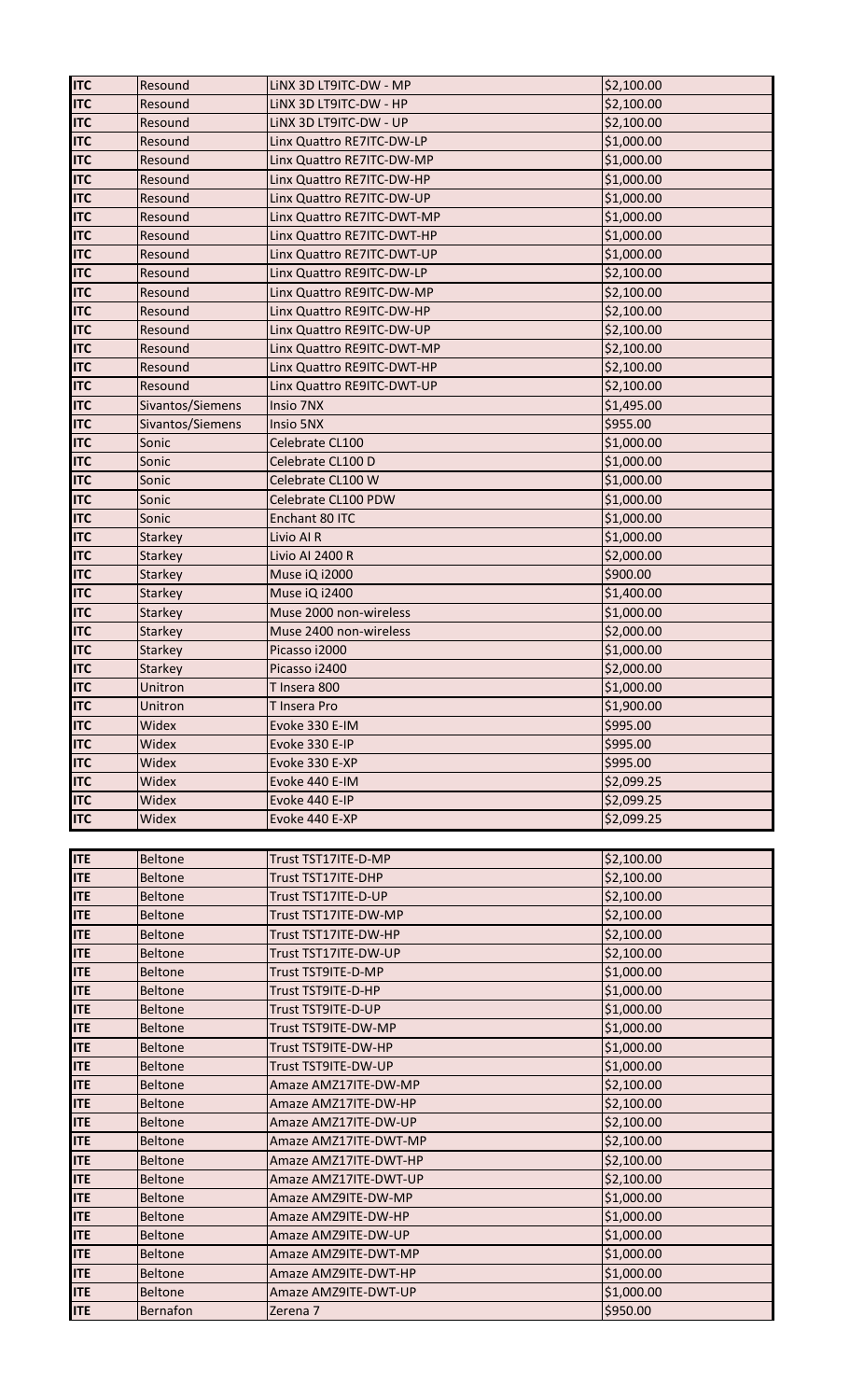| <b>ITE</b> | Bernafon         | Zerena 9                           | \$1,995.00 |
|------------|------------------|------------------------------------|------------|
| <b>ITE</b> | Oticon           | Alta 2 Pro                         | \$950.00   |
| <b>ITE</b> | Oticon           | Alta 2 Pro Power                   | \$950.00   |
| <b>ITE</b> | Phonak           | Virto B70-312/312 NWO              | \$1,000.00 |
| <b>ITE</b> | Phonak           | Virto B70-13                       | \$1,000.00 |
| <b>ITE</b> | Phonak           | Virto B70-10                       | \$1,000.00 |
| <b>ITE</b> | Phonak           | Virto B90-312/312 NWO              | \$1,900.00 |
| <b>ITE</b> | Phonak           | <b>Virto B90-13</b>                | \$1,900.00 |
| <b>ITE</b> | Phonak           | Virto B90-10                       | \$1,900.00 |
| <b>ITE</b> | Phonak           | Virto 70 M70-10 NWO                | \$1,000.00 |
| <b>ITE</b> | Phonak           | Virto 70 M70-312 NWO               | \$1,000.00 |
| <b>ITE</b> | Phonak           | Virto 70 M70-312                   | \$1,000.00 |
| <b>ITE</b> | Phonak           | Virto 90 M90-10 NWO                | \$1,900.00 |
| <b>ITE</b> | Phonak           | Virto 90 M90-312 NWO               | \$1,900.00 |
| <b>ITE</b> | Phonak           | Virto 90 M90-312                   | \$1,900.00 |
| <b>ITE</b> | Resound          | LINX 3D LT7ITE-D - MP              | \$1,000.00 |
| <b>ITE</b> | Resound          | LINX 3D LT7ITE-D - HP              | \$1,000.00 |
| <b>ITE</b> | Resound          | LINX 3D LT7ITE-D - UP              | \$1,000.00 |
| <b>ITE</b> | Resound          | LINX 3D LT7ITE-DW - MP             | \$1,000.00 |
| <b>ITE</b> | Resound          | LINX 3D LT7ITE-DW - HP             | \$1,000.00 |
| <b>ITE</b> | Resound          | LINX 3D LT7ITE-DW - UP             | \$1,000.00 |
| <b>ITE</b> | Resound          | LINX 3D LT9ITE-D - MP              | \$2,100.00 |
| <b>ITE</b> | Resound          | LINX 3D LT9ITE-D - HP              | \$2,100.00 |
| <b>ITE</b> | Resound          | LINX 3D LT9ITE-D - UP              | \$2,100.00 |
| <b>ITE</b> | Resound          | LINX 3D LT9ITE-DW - MP             | \$2,100.00 |
| <b>ITE</b> | Resound          | LINX 3D LT9ITE-DW - HP             | \$2,100.00 |
| <b>ITE</b> | Resound          | LINX 3D LT9ITE-DW - UP             | \$2,100.00 |
| <b>ITE</b> | Resound          | Linx Quattro RE7ITE-DW-MP, HP, UP  | \$1,000.00 |
| <b>ITE</b> | Resound          | Linx Quattro RE7ITE-DWT-MP, HP, UP | \$1,000.00 |
| <b>ITE</b> | Resound          | Linx Quattro RE9ITE-DW-MP, HP, UP  | \$2,100.00 |
| <b>ITE</b> | Resound          | Linx Quattro RE9ITE-DWT-MP, HP, UP | \$2,100.00 |
|            |                  |                                    |            |
| <b>ITE</b> | Sivantos/Siemens | Insio 7NX                          | \$1,495.00 |
| <b>ITE</b> | Sivantos/Siemens | Insio 5NX                          | \$955.00   |
| <b>ITE</b> | Sivantos/Siemens | Insio 7 NX HS                      | \$1,495.00 |
| <b>ITE</b> | Sivantos/Siemens | Insio 5NX HS                       | \$955.00   |
| <b>ITE</b> | Sonic            | Enchant 80 ITE HS                  | \$1,000.00 |
| <b>ITE</b> | Sonic            | Enchant 80 ITE FS                  | \$1,000.00 |
| <b>ITE</b> | Sonic            | Celebrate CL100 D                  | \$1,000.00 |
| <b>ITE</b> | Sonic            | Celebrate CL100 PDW                | \$1,000.00 |
| <b>ITE</b> | Starkey          | Livio Al R                         | \$1,000.00 |
| <b>ITE</b> | <b>Starkey</b>   | Livio AI 2400 R                    | \$2,000.00 |
| <b>ITE</b> | <b>Starkey</b>   | Muse iQ i2000                      | \$900.00   |
| <b>ITE</b> | Starkey          | Muse iQ i2400                      | \$1,400.00 |
| <b>ITE</b> | <b>Starkey</b>   | Muse 2000 non-wireless             | \$1,000.00 |
| <b>ITE</b> | <b>Starkey</b>   | Muse 2400 non-wireless             | \$2,000.00 |
| <b>ITE</b> | <b>Starkey</b>   | Picasso i2000                      | \$1,000.00 |
| <b>ITE</b> | <b>Starkey</b>   | Picasso i2400                      | \$2,000.00 |
| <b>ITE</b> | Unitron          | T Insera 800                       | \$1,000.00 |
| <b>ITE</b> | Unitron          | T Insera Pro                       | \$1,900.00 |
| <b>ITE</b> | Widex            | Evoke 330 E-IM                     | \$995.00   |
| <b>ITE</b> | Widex            | Evoke 330 E-IP                     | \$995.00   |
| <b>ITE</b> | Widex            | Evoke 330 E-XP                     | \$955.00   |
| <b>ITE</b> | Widex            | Evoke 440 E-IM                     | \$2,099.25 |
| <b>ITE</b> | Widex            | Evoke 440 E-IP                     | \$2,099.25 |
| <b>ITE</b> | Widex            | Evoke 440 E-XP                     | \$2,099.25 |
| <b>ITE</b> | Widex            | Moment 330 M-IM (80dB)             | \$995.00   |
| <b>ITE</b> | Widex            | Moment 330 M-IP (90dB)             | \$995.00   |
| <b>ITE</b> | Widex            | Moment 330 M-XP                    | \$995.00   |
| <b>ITE</b> | Widex            | Moment 440 M-IM (80dB)             | \$2,125.00 |
| <b>ITE</b> | Widex            | Moment 440 M-IP (90dB)             | \$2,125.00 |
| <b>ITE</b> | Widex            | Moment 440 M-XP                    | \$2,125.00 |

| <b>MIC</b> | <b>Oticon</b>  | <b>IAlta 2 Pro</b>         | S950.00    |
|------------|----------------|----------------------------|------------|
| <b>MIC</b> | <b>IPhonak</b> | Virto B70-10/10 NWO/10 O O | \$1,000.00 |
| <b>MIC</b> | <b>IPhonak</b> | Virto B70-312 NWOV         | \$1,000.00 |
| <b>MIC</b> | <b>IPhonak</b> | Virto B90-10/10 NWO/10 O   | \$1,900.00 |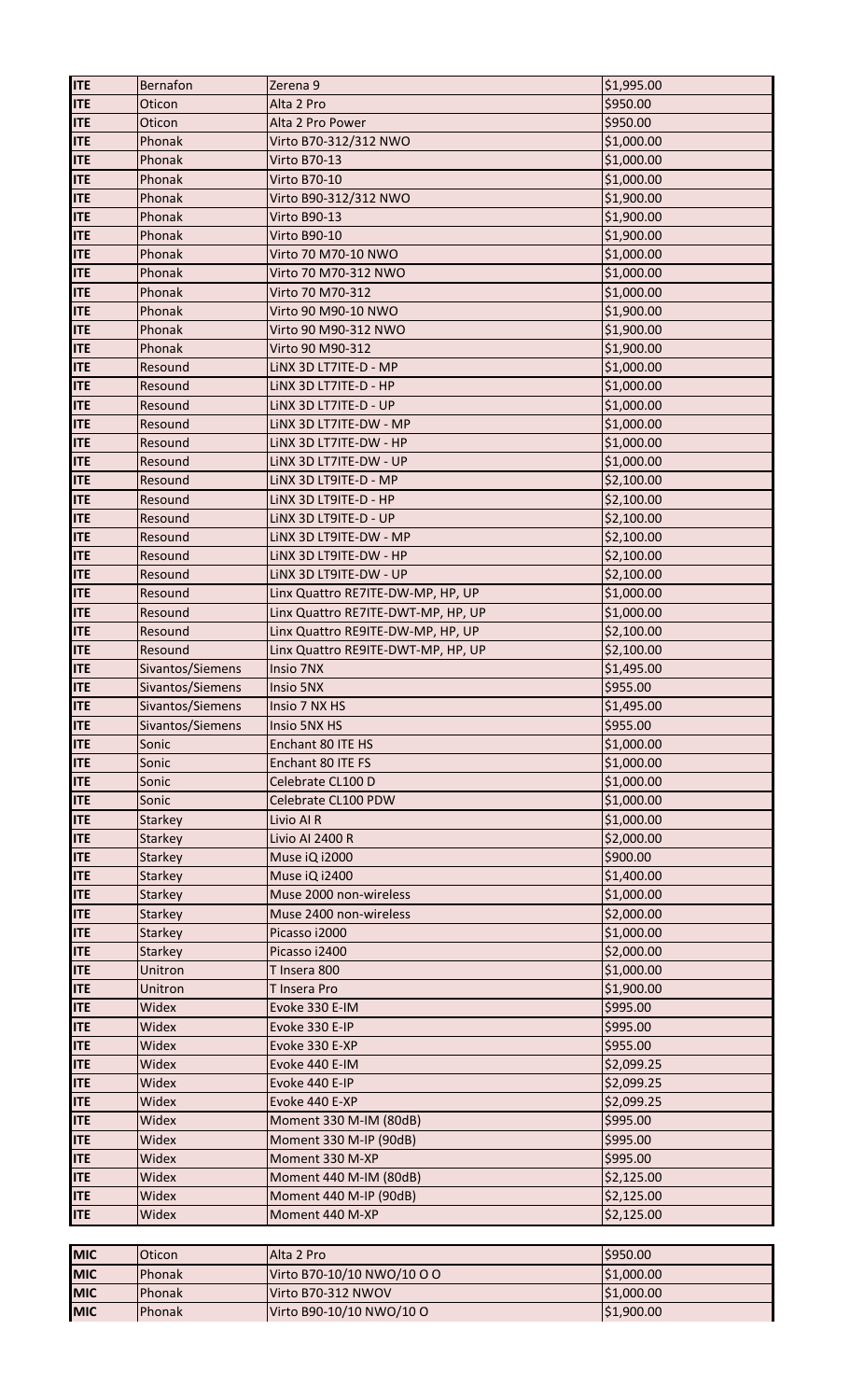| <b>MIC</b>   | Phonak         | Virto B90-312 NWO               | \$1,900.00 |
|--------------|----------------|---------------------------------|------------|
| <b>MIC</b>   | Phonak         | Virto 70 M70-10 NWO             | \$1,000.00 |
| <b>MIC</b>   | Phonak         | Virto 70 M70-312 NWO            | \$1,000.00 |
| <b>MIC</b>   | Phonak         | Virto 90 M90-10 NWO             | \$1,900.00 |
| <b>MIC</b>   | Phonak         | Virto 90 M90-312 NWO            | \$1,900.00 |
| <b>MIC</b>   | Unitron        | T Insera 800                    | \$1,000.00 |
| <b>MIC</b>   | Unitron        | T Insera Pro                    | \$1,900.00 |
|              |                |                                 |            |
| <b>MIH</b>   | <b>Beltone</b> | Trust TST17MIH-LP               | \$2,100.00 |
| <b>MIH</b>   | <b>Beltone</b> | Trust TST17MIH-MP               | \$2,100.00 |
| <b>MIH</b>   | <b>Beltone</b> | Trust TST17MIH-HP               | \$2,100.00 |
| <b>MIH</b>   | <b>Beltone</b> | Trust TST17MIH-UP               | \$2,100.00 |
| <b>MIH</b>   | <b>Beltone</b> | Trust TS17MIH-W-LP              | \$2,100.00 |
| <b>MIH</b>   | <b>Beltone</b> | Trust TS17MIH-W-MP              | \$2,100.00 |
| <b>MIH</b>   | <b>Beltone</b> | Trust TS17MIH-W-HP              | \$2,100.00 |
| <b>MIH</b>   | <b>Beltone</b> | Trust TS17MIH-W-UP              | \$2,100.00 |
| <b>MIH</b>   | <b>Beltone</b> | Trust TST17MIH-S-LP             | \$2,100.00 |
| <b>MIH</b>   | <b>Beltone</b> | Trust TST17MIH-S-MP             | \$2,100.00 |
| <b>MIH</b>   | <b>Beltone</b> | Trust TST17MIH-S-HP             | \$2,100.00 |
| <b>MIH</b>   | <b>Beltone</b> | Trust TST17MIH-S-UP             | \$2,100.00 |
| <b>MIH</b>   | <b>Beltone</b> | Trust TST9MIH-S-LP              | \$1,000.00 |
| <b>MIH</b>   | <b>Beltone</b> | Trust TST9MIH-S-MP              |            |
| <b>MIH</b>   |                |                                 | \$1,000.00 |
| <b>MIH</b>   | <b>Beltone</b> | Trust TST9MIH-S-HP              | \$1,000.00 |
| <b>MIH</b>   | <b>Beltone</b> | Trust TST9MIH-S-UP              | \$1,000.00 |
|              | <b>Beltone</b> | Trust TST9MIH-LP                | \$1,000.00 |
| <b>MIH</b>   | <b>Beltone</b> | Trust TST9MIH-MP                | \$1,000.00 |
| <b>MIH</b>   | <b>Beltone</b> | Trust TST9MIH-HP                | \$1,000.00 |
| <b>MIH</b>   | <b>Beltone</b> | Trust TST9MIH-UP                | \$1,000.00 |
| <b>MIH</b>   | <b>Beltone</b> | Trust TST9MIH-W-LP              | \$1,000.00 |
| <b>MIH</b>   | <b>Beltone</b> | Trust TST9MIH-W-MP              | \$1,000.00 |
| <b>MIH</b>   | <b>Beltone</b> | Trust TST9MIH-W-HP              | \$1,000.00 |
| <b>MIH</b>   | <b>Beltone</b> | Trust TST9MIH-W-UP              | \$1,000.00 |
| <b>MIH</b>   | <b>Beltone</b> | Amaze AMZ17MIH-W-MP             | \$2,100.00 |
| <b>MIH</b>   | <b>Beltone</b> | Amaze AMZ17MIH-W-HP             | \$2,100.00 |
| <b>MIH</b>   | <b>Beltone</b> | Amaze AMZ17MIH-W-UP             | \$2,100.00 |
| <b>MIH</b>   | <b>Beltone</b> | Amaze AMZ17MIH-WT-MP            | \$2,100.00 |
| <b>MIH</b>   | <b>Beltone</b> | Amaze AMZ17MIH-WT-HP            | \$2,100.00 |
| <b>MIH</b>   | <b>Beltone</b> | Amaze AMZ17MIH-WT-UP            | \$2,100.00 |
| <b>MIH</b>   | <b>Beltone</b> | Amaze AMZ9MIH-W-MP              | \$1,000.00 |
| <b>MIH</b>   | <b>Beltone</b> | Amaze AMZ9MIH-W-HP              | \$1,000.00 |
| <b>MIH</b>   | <b>Beltone</b> | Amaze AMZ9MIH-W-UP              | \$1,000.00 |
| <b>MIH</b>   | <b>Beltone</b> | Amaze AMZ9MIH-WT-MP             | \$1,000.00 |
| <b>MIH</b>   | <b>Beltone</b> | Amaze AMZ9MIH-WT-HP             | \$1,000.00 |
| <b>MIH</b>   | <b>Beltone</b> | Amaze AMZ9MIH-WT-UP             | \$1,000.00 |
| <b>MIH</b>   | Resound        | Linx 3D LT7MIH-S-LP, MP, HP, UP | \$1,000.00 |
| <b>MIH</b>   | Resound        | Linx 3D LT9MIH-S-LP, MP, HP, UP | \$2,100.00 |
| <b>MIH</b>   | Resound        | Linx 3D LT7MIH-LP, MP, HP, UP   | \$1,000.00 |
| <b>MIH</b>   | Resound        | Linx 3D LT9MIH-LP, MP, HP, UP   | \$2,100.00 |
| <b>MIH</b>   | Resound        | Linx 3D LT7MIH-W-LP, MP, HP, UP | \$1,000.00 |
| <b>MIH</b>   | Resound        | Linx 3D LT9MIH-W-LP, MP, HP, UP | \$2,100.00 |
| <b>MIH</b>   | Resound        | LINX Quattro RE7MIH-W-MP        | \$1,000.00 |
| <b>MIH</b>   | Resound        | LINX Quattro RE7MIH-W-HP        | \$1,000.00 |
| <b>MIH</b>   | Resound        | LINX Quattro RE7MIH-W-UP        | \$1,000.00 |
| <b>MIH</b>   | Resound        | LINX Quattro RE7MIH-WT-MP       | \$1,000.00 |
| <b>MIH</b>   | Resound        | LINX Quattro RE7MIH-WT-HP       | \$1,000.00 |
| <b>MIH</b>   | Resound        | LINX Quattro RE7MIH-WT-UP       | \$1,000.00 |
| <b>MIH</b>   | Resound        | LINX Quattro RE9MIH-W-MP        | \$2,100.00 |
| <b>MIH</b>   | Resound        | LINX Quattro RE9MIH-W-HP        | \$2,100.00 |
| <b>MIH</b>   | Resound        | LINX Quattro RE9MIH-W-UP        | \$2,100.00 |
| <b>MIH</b>   | Resound        | LINX Quattro RE9MIH-WT-MP       | \$2,100.00 |
| <b>MIH</b>   | Resound        | LINX Quattro RE9MIH-WT-HP       | \$2,100.00 |
| <b>MIH</b>   | Resound        | LINX Quattro RE9MIH-WT-UP       | \$2,100.00 |
|              |                |                                 |            |
| <b>PABTE</b> | <b>Beltone</b> | Boost Ultra BBU1795-DWT         | \$2,100.00 |
| <b>PABTE</b> | <b>Beltone</b> | Boost Ultra BBU1786-DWHT        | \$2,100.00 |
| <b>PABTE</b> | <b>Beltone</b> | Boost Ultra BBU995-DWT          | \$1,000.00 |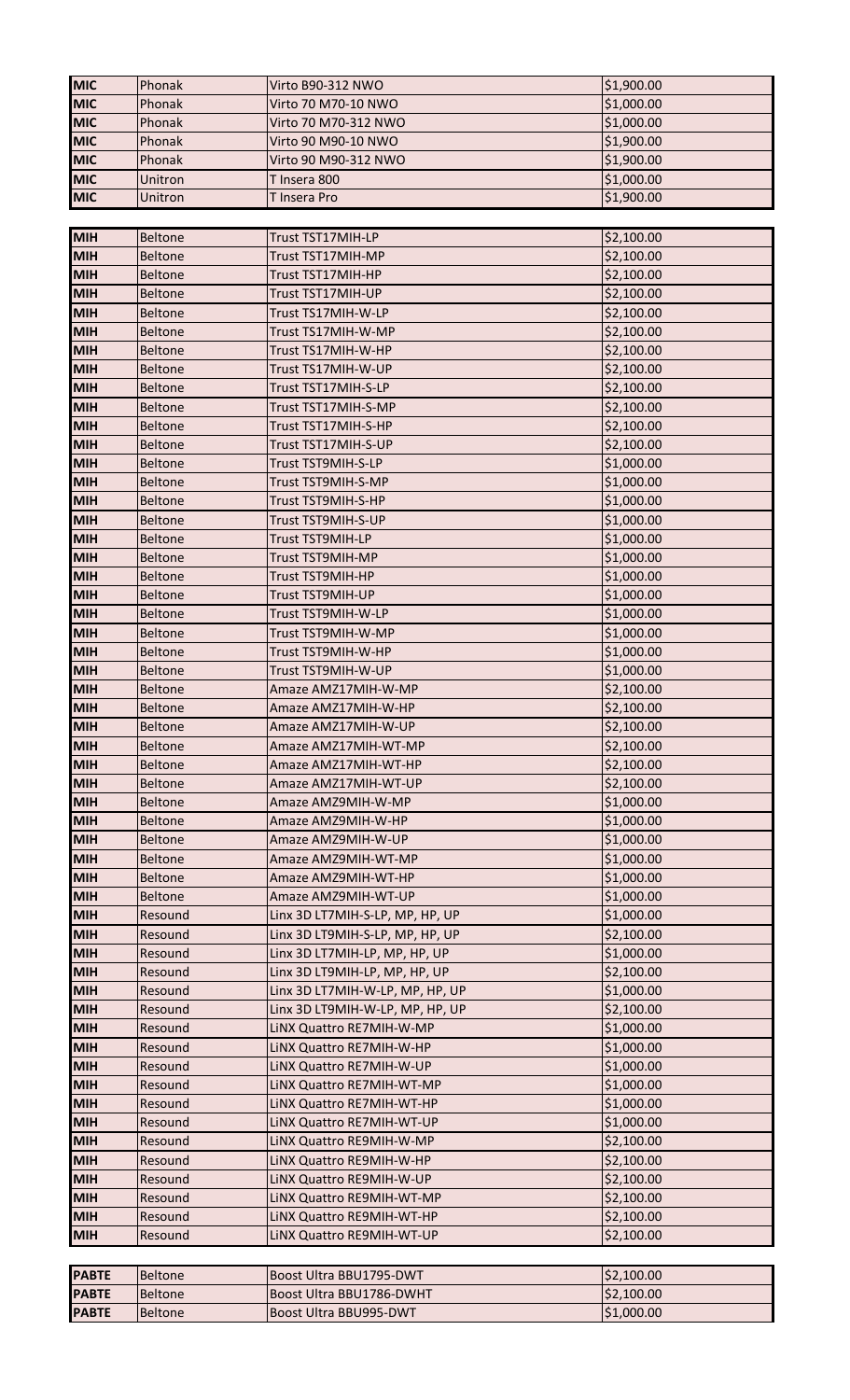| <b>PABTE</b>             | <b>Beltone</b>   | Boost Ultra BBU986-DWHT                          | \$1,000.00 |
|--------------------------|------------------|--------------------------------------------------|------------|
| <b>PABTE</b>             | <b>Beltone</b>   | Boost Max BBM1795-DW                             | \$2,100.00 |
| <b>PABTE</b>             | <b>Beltone</b>   | Boost Max BBM1786-DWH                            | \$2,100.00 |
| <b>PABTE</b>             | Beltone          | Boost Max BBM995-DW-BTE                          | \$1,000.00 |
| <b>PABTE</b>             | <b>Beltone</b>   | Boost Max BBM986-DWH-BTE                         | \$1,000.00 |
| <b>PABTE</b>             | Bernafon         | Leox 7 Super Power                               | \$900.00   |
| <b>PABTE</b>             | Bernafon         | Leox 7 Ultra Power                               | \$900.00   |
| <b>PABTE</b>             | Oticon           | Alta 2 Pro Power                                 | \$950.00   |
| <b>PABTE</b>             | Oticon           | Alta 2 Pro Plus Power                            | \$950.00   |
| <b>PABTE</b>             | Oticon           | Dynamo SP10                                      | \$950.00   |
| <b>PABTE</b>             | Oticon           | OpnS1 PP                                         | \$1,900.00 |
| <b>PABTE</b>             | Oticon           | OpnS2 PP                                         | \$950.00   |
| <b>PABTE</b>             | Oticon           | Xceed 1 (SP, UP)                                 | \$1,900.00 |
| <b>PABTE</b>             | Oticon           | Xceed 2 (SP, UP)                                 | \$950.00   |
| <b>PABTE</b>             | Phonak           | Bolero B70-SP                                    | \$1,000.00 |
| <b>PABTE</b>             | Phonak           | Bolero B90-SP                                    | \$1,900.00 |
| <b>PABTE</b>             | Phonak           | Naida B70-SP                                     | \$1,000.00 |
| <b>PABTE</b>             | Phonak           | Naida B70-UP                                     | \$1,000.00 |
| <b>PABTE</b>             | Phonak           | Naida 70 M70-SP                                  | \$1,000.00 |
| <b>PABTE</b>             | Phonak           | Naida B90-SP                                     | \$1,900.00 |
| <b>PABTE</b>             | Phonak           | Naida B90-UP                                     | \$1,900.00 |
| <b>PABTE</b>             | Phonak           | Naida 90 M90-SP                                  | \$1,900.00 |
| <b>PABTE</b>             | Phonak           | <b>Sky 70 M70-SP</b>                             | \$1,000.00 |
| <b>PABTE</b>             | Phonak           | <b>Sky 90 M90-SP</b>                             | \$1,900.00 |
| <b>PABTE</b>             | Resound          | Enzo Q EQ988-DWHT                                | \$2,100.00 |
| <b>PABTE</b>             | Resound          | Enzo Q EQ998-DWT                                 | \$2,100.00 |
| <b>PABTE</b>             | Resound          | Enzo Q EQ788-DWHT                                | \$1,000.00 |
| <b>PABTE</b>             | Resound          | Enzo Q EQ798-DWT                                 | \$1,000.00 |
| <b>PABTE</b>             | Resound          | Enzo 3D ET788-DWH                                | \$1,000.00 |
| <b>PABTE</b>             | Resound          | Enzo 3D ET798-DW                                 | \$1,000.00 |
| <b>PABTE</b>             | Sivantos/Siemens | Motion SP 5PX                                    | \$955.00   |
| <b>PABTE</b>             | Sivantos/Siemens | Motion SP 7PX                                    | \$1,495.00 |
| <b>PABTE</b>             | <b>Starkey</b>   | Z Series i110 Power Plus 13 wireless             | \$1,400.00 |
| <b>PABTE</b>             | <b>Starkey</b>   | Z Series i90 Power Plus 13 wireless              | \$900.00   |
| <b>PABTE</b>             | Unitron          | T Max SP 800                                     | \$1,000.00 |
| <b>PABTE</b>             | Unitron          | <b>T Max UP 800</b>                              | \$1,000.00 |
| <b>PABTE</b>             | Unitron          | T Max SP Pro                                     | \$1,900.00 |
| <b>PABTE</b>             | Unitron          | T Max UP Pro                                     | \$1,900.00 |
|                          |                  |                                                  |            |
|                          |                  |                                                  |            |
| <b>PABTE</b>             | Widex            | Evoke 330 E-FP                                   | \$995.00   |
| <b>PABTE</b>             | Widex            | Evoke 440 E-FP                                   | \$2,099.25 |
|                          |                  |                                                  |            |
| <b>RIC</b>               | <b>Beltone</b>   | Trust TST1764-DRW                                | \$2,100.00 |
| <b>RIC</b>               | <b>Beltone</b>   | Trust TST1763-DRW                                | \$2,100.00 |
| <b>RIC</b>               | Beltone          | Trust TST963-DRW RIE                             | \$1,000.00 |
| <b>RIC</b>               | <b>Beltone</b>   | Trust TST964-DRW RIE                             | \$1,000.00 |
| <b>RIC</b>               | Beltone          | Amaze AMZ1763-DRWC-RIE                           | \$2,100.00 |
| <b>RIC</b>               | <b>Beltone</b>   | Amaze AMZ1763-DRW-RIE                            | \$2,100.00 |
| <b>RIC</b>               | <b>Beltone</b>   | Amaze AMZ1764-DRW-RIE                            | \$2,100.00 |
| <b>RIC</b>               | <b>Beltone</b>   | Amaze AMZ1764-DRWT-RIE                           | \$2,100.00 |
| <b>RIC</b>               | <b>Beltone</b>   | Amaze AMZ963-DRWC-RIE                            | \$1,000.00 |
| <b>RIC</b>               | <b>Beltone</b>   | Amaze AMZ963-DRW-RIE                             | \$1,000.00 |
| <b>RIC</b>               | <b>Beltone</b>   | Amaze AMZ964-DRW-RIE                             | \$1,000.00 |
| <b>RIC</b>               | <b>Beltone</b>   | Amaze AMZ964-DRWT-RIE                            | \$1,000.00 |
| <b>RIC</b>               | Bernafon         | Viron 5 miniRITE T R including battery & charger | \$920.00   |
| <b>RIC</b>               | Bernafon         | Viron 7 Mini RITE                                | \$950.00   |
| <b>RIC</b>               | Bernafon         | Viron 7 Mini RITE T                              | \$950.00   |
| <b>RIC</b>               | <b>Bernafon</b>  | Viron 7 miniRITE T R including battery & charger | \$1,275.00 |
| <b>RIC</b>               | Bernafon         | Viron 9 Mini RITE                                | \$1,995.00 |
| <b>RIC</b>               | Bernafon         | Viron 9 Mini RITE T                              | \$1,995.00 |
| <b>RIC</b>               | Bernafon         | Viron 9 miniRITE TR                              | \$2,320.00 |
| <b>RIC</b>               | Bernafon         | Zerena 7 miniRITE                                | \$950.00   |
| <b>RIC</b>               | Bernafon         | Zerena 7 miniRITE-T                              | \$950.00   |
| <b>RIC</b>               | <b>Bernafon</b>  | Zerena 9 miniRITE                                | \$1,995.00 |
| <b>RIC</b>               | Bernafon         | Zerena 9 miniRITE-T                              | \$1,995.00 |
| <b>RIC</b><br><b>RIC</b> | Oticon           | Alta 2 Pro TI                                    | \$950.00   |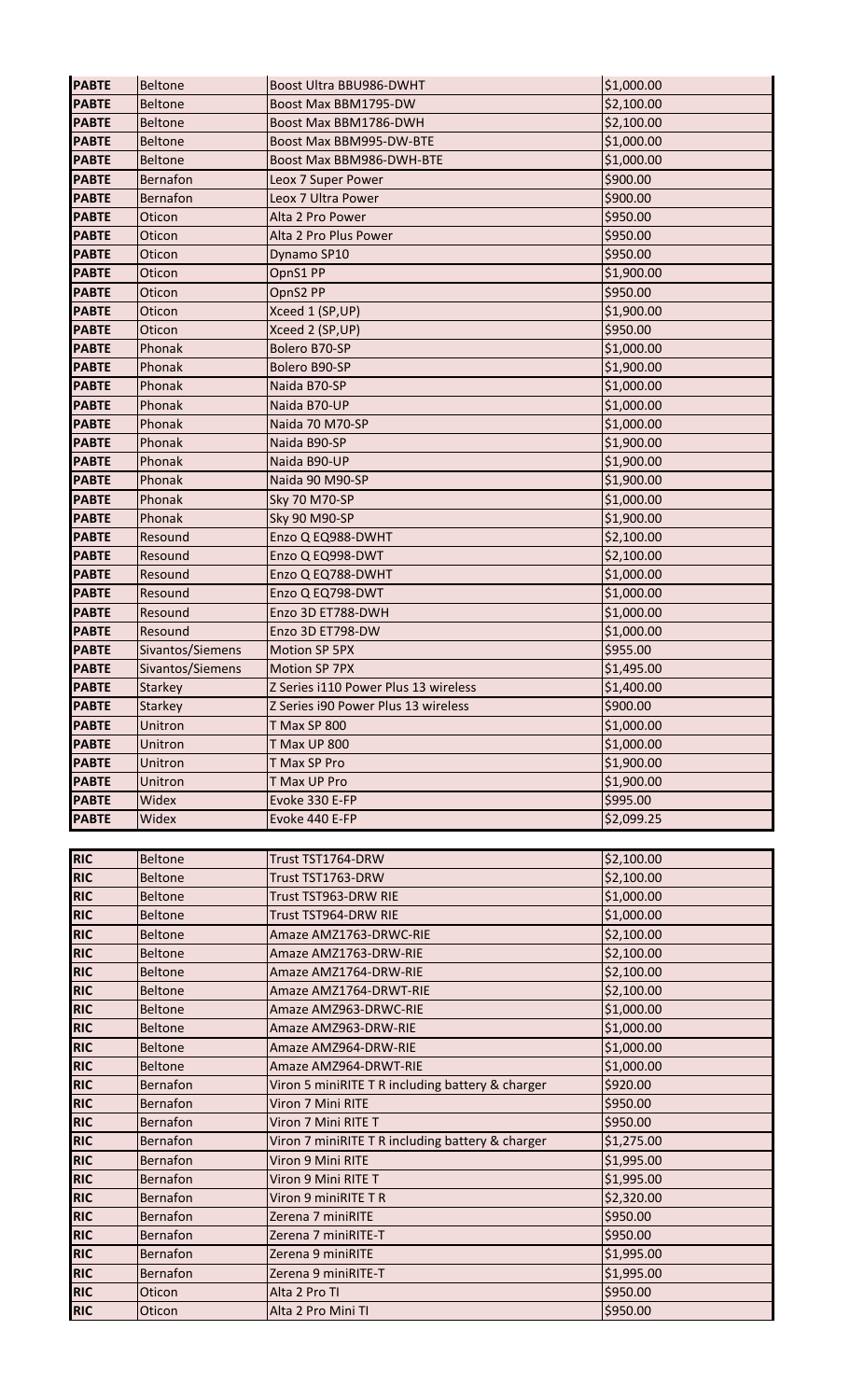| <b>RIC</b> | Oticon           | Alta 2 Pro Design                              | \$950.00   |
|------------|------------------|------------------------------------------------|------------|
| <b>RIC</b> | Oticon           | Opn 1 Mini RITE (60, 85, 100, 105 receivers)   | \$1,900.00 |
| <b>RIC</b> | Oticon           | Opn 1 Mini RITE-T (60, 85, 100, 105 receivers) | \$1,900.00 |
| <b>RIC</b> | Oticon           | Opn 2 Mini RITE (60, 85, 100, 105 receivers)   | \$950.00   |
| <b>RIC</b> | Oticon           | Opn 2 Mini RITE-T (60, 85, 100, 105 receivers) | \$950.00   |
| <b>RIC</b> | Oticon           | OpnS1 miniRITE                                 | \$1,900.00 |
| <b>RIC</b> | Oticon           | OpnS2 miniRITE                                 | \$950.00   |
| <b>RIC</b> | Oticon           | OpnS1 miniRITE R                               | \$1,900.00 |
| <b>RIC</b> | Oticon           | OpnS2 miniRITE R                               | \$950.00   |
| <b>RIC</b> | Oticon           | OpnS1 miniRITE T                               | \$1,900.00 |
| <b>RIC</b> | Oticon           | OpnS2 miniRITE T                               | \$950.00   |
| <b>RIC</b> | Phonak           | Audeo B70-R XS, XP, XUP receiver               | \$1,000.00 |
| <b>RIC</b> | Phonak           | Audeo B70-312T XS, XP, XUP receiver            | \$1,000.00 |
| <b>RIC</b> | Phonak           | Audeo B70-312 XS, XP, XUP receiver             | \$1,000.00 |
| <b>RIC</b> | Phonak           | Audeo B70-13 XS, XP, XUP receiver              | \$1,000.00 |
| <b>RIC</b> | Phonak           | Audeo B70-10 XS, XP receiver                   | \$1,000.00 |
| <b>RIC</b> | Phonak           | Audeo B90-R XS, XP, XUP receiver               | \$2,150.00 |
| <b>RIC</b> | Phonak           | Audeo B90-312T XS, XP, XUP receiver            | \$1,900.00 |
| <b>RIC</b> | Phonak           | Audeo B90-312 XS, XP, XUP receiver             | \$1,900.00 |
| <b>RIC</b> | Phonak           | Audeo B90-13 XS, XP, XUP receiver              | \$1,900.00 |
| <b>RIC</b> | Phonak           | Audeo B90-10 XS, XP receiver                   | \$1,900.00 |
| <b>RIC</b> | Phonak           | Audeo M70-R                                    | \$1,000.00 |
| <b>RIC</b> | Phonak           | Audeo M70-312                                  | \$1,000.00 |
| <b>RIC</b> | Phonak           | Audeo M90-R                                    |            |
| <b>RIC</b> | Phonak           |                                                | \$2,150.00 |
| <b>RIC</b> | Phonak           | Audeo M90-312                                  | \$2,150.00 |
|            |                  | Audeo M70-RT                                   | \$1,000.00 |
| <b>RIC</b> | Phonak           | Audeo M90-RT                                   | \$2,150.00 |
| <b>RIC</b> | Phonak           | Audeo M M70-312T                               | \$1,000.00 |
| <b>RIC</b> | Phonak           | Audeo M M70-13T                                | \$1,000.00 |
| <b>RIC</b> | Phonak           | Audeo M M90-312T                               | \$1,900.00 |
| <b>RIC</b> | Phonak           | Audeo M M90-13T                                | \$1,900.00 |
| <b>RIC</b> | Phonak           | Naida B70-R                                    | \$1,000.00 |
| <b>RIC</b> | Phonak           | Naida B90-R                                    | \$2,150.00 |
|            |                  |                                                |            |
| <b>RIC</b> | Phonak           | Naida V70-RIC XS, XP, XUP receiver             | \$1,000.00 |
| <b>RIC</b> | Phonak           | Naida V90-RIC XS, XP, XUP receiver             | \$1,900.00 |
| <b>RIC</b> | Phonak           | Sky B70-RIC                                    | \$1,000.00 |
| <b>RIC</b> | Phonak           | Sky B90-RIC                                    | \$1,900.00 |
| <b>RIC</b> | Resound          | LINX 3D LT761-DRW                              | \$1,000.00 |
| <b>RIC</b> | Resound          | LINX 3D LT961-DRW                              | \$2,100.00 |
| <b>RIC</b> | Resound          | LINX 3D LT762-DRW                              | \$1,000.00 |
| <b>RIC</b> | Resound          | LINX 3D LT962-DRW                              | \$2,100.00 |
| <b>RIC</b> | Resound          | Linx Quattro RE762-DRW                         | \$1,000.00 |
| <b>RIC</b> | Resound          | Linx Quattro RE762-DRWT                        | \$1,000.00 |
| <b>RIC</b> | Resound          | LINX Quattro RE761-DRWC                        | \$1,000.00 |
| <b>RIC</b> | Resound          | LINX Quattro RE761-DRW                         | \$1,000.00 |
| <b>RIC</b> | Resound          | LINX Quattro RE962-DRW                         | \$2,100.00 |
| <b>RIC</b> | Resound          | Linx Quattro RE961-DRW                         | \$2,100.00 |
| <b>RIC</b> | Resound          | LINX Quattro RE961-DRWC                        | \$2,100.00 |
| <b>RIC</b> | Resound          | Linx Quattro RE962-DRWT                        | \$2,100.00 |
| <b>RIC</b> | Sivantos/Siemens | Motion Charge & Go 7NX                         | \$1,495.00 |
| <b>RIC</b> | Sivantos/Siemens | Motion Charge & Go 5NX                         | \$955.00   |
| <b>RIC</b> | Sivantos/Siemens | Pure 13 5NX                                    | \$955.00   |
| <b>RIC</b> | Sivantos/Siemens | Pure 13 7NX                                    | \$1,495.00 |
| <b>RIC</b> | Sivantos/Siemens | Pure 312 5NX                                   | \$955.00   |
| <b>RIC</b> | Sivantos/Siemens | Pure 312 5X                                    | \$955.00   |
| <b>RIC</b> | Sivantos/Siemens | Pure 312 7NX                                   | \$1,495.00 |
| <b>RIC</b> | Sivantos/Siemens | Pure 312 7X                                    | \$1,495.00 |
| <b>RIC</b> | Sivantos/Siemens | Pure 10 5NX                                    | \$955.00   |
| <b>RIC</b> | Sivantos/Siemens | Pure 10 7NX                                    | \$1,495.00 |
| <b>RIC</b> | Sivantos/Siemens | Pure Charge & Go 5NX                           | \$955.00   |
| <b>RIC</b> | Sivantos/Siemens | Pure Charge & Go 5X                            | \$955.00   |
| <b>RIC</b> | Sivantos/Siemens | Pure Charge & Go 7NX                           | \$1,495.00 |
| <b>RIC</b> | Sivantos/Siemens | Pure Charge & Go 7X                            | \$1,495.00 |
| <b>RIC</b> | Sivantos/Siemens | <b>Styletto Connect 7 Slim</b>                 | \$1,495.00 |
| <b>RIC</b> | Sivantos/Siemens | <b>Styletto Connect 5 Slim</b>                 | \$955.00   |